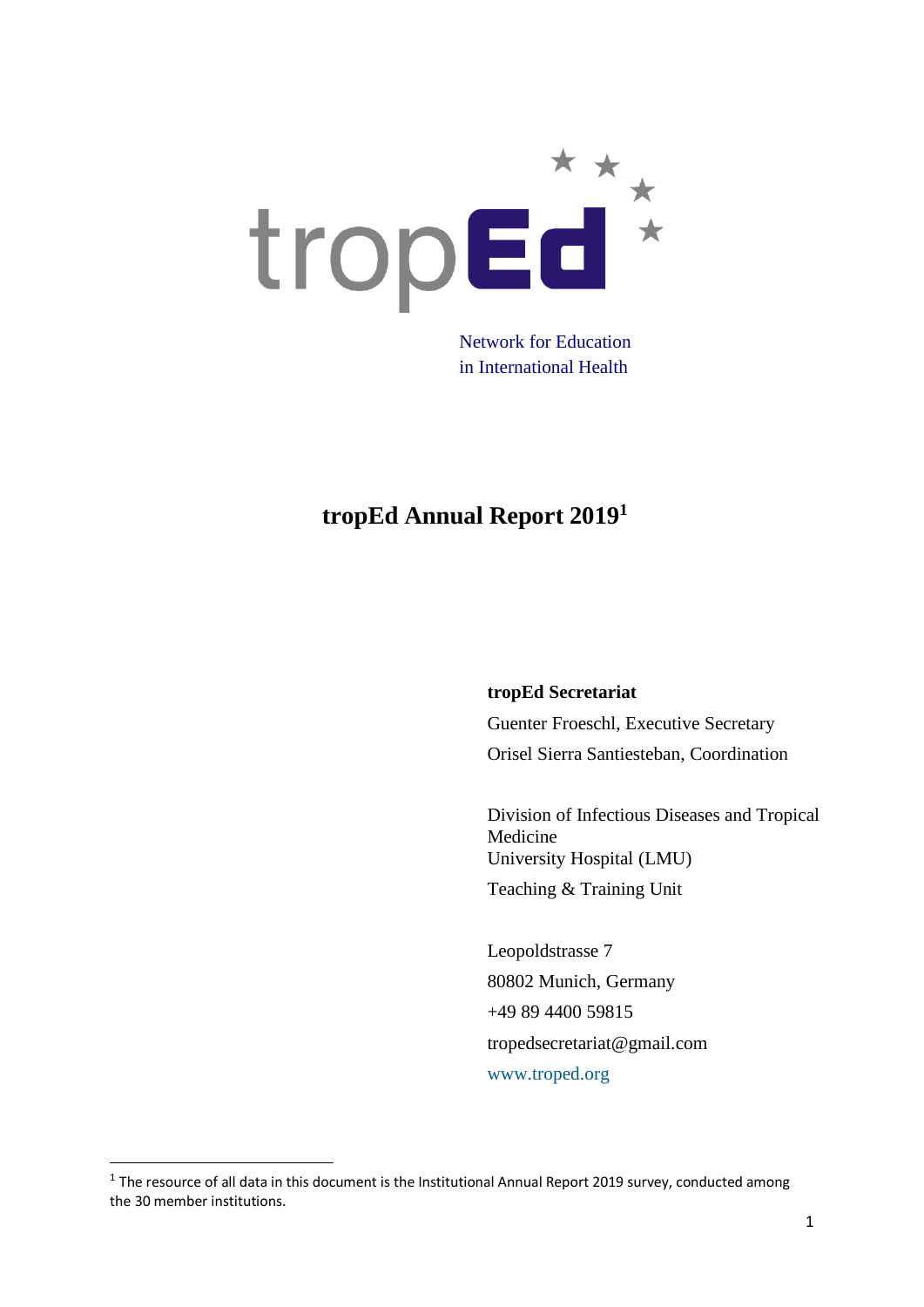#### **Welcome Note from the General Secretary**

**Dear Members of the tropEd Network,**

**It is my pleasure to share with you this overview of the activities in the tropEd network for the year 2019. At the time of writing, we are all in the midst of huge global challenges, which is the COVID-19 pandemic. With all the setbacks in these times we have been able to continue to work as a global network, in offering master level courses and modules, and adapting to the challenges by venturing into teaching, learning and mobility formats that are, to this extent, new to many of our activities. At the same time, we were able to still stay close to each other in our tightly knit network, where some of us were struck harder by the pandemic than others. At the same time, this annual report is the first one to be compiled by the new tropEd secretariat that has just recently moved to its new location in Munich. With all these challenges and achievements in such short time, the network has proven its resilience and relevance. More than ever before we can observe that there is an ever rising need for international health professionals that are well trained to tackle global health crises, such as the current COVID-19 pandemic.**

[Guenter](https://dict.leo.org/englisch-deutsch/signature) Froeschl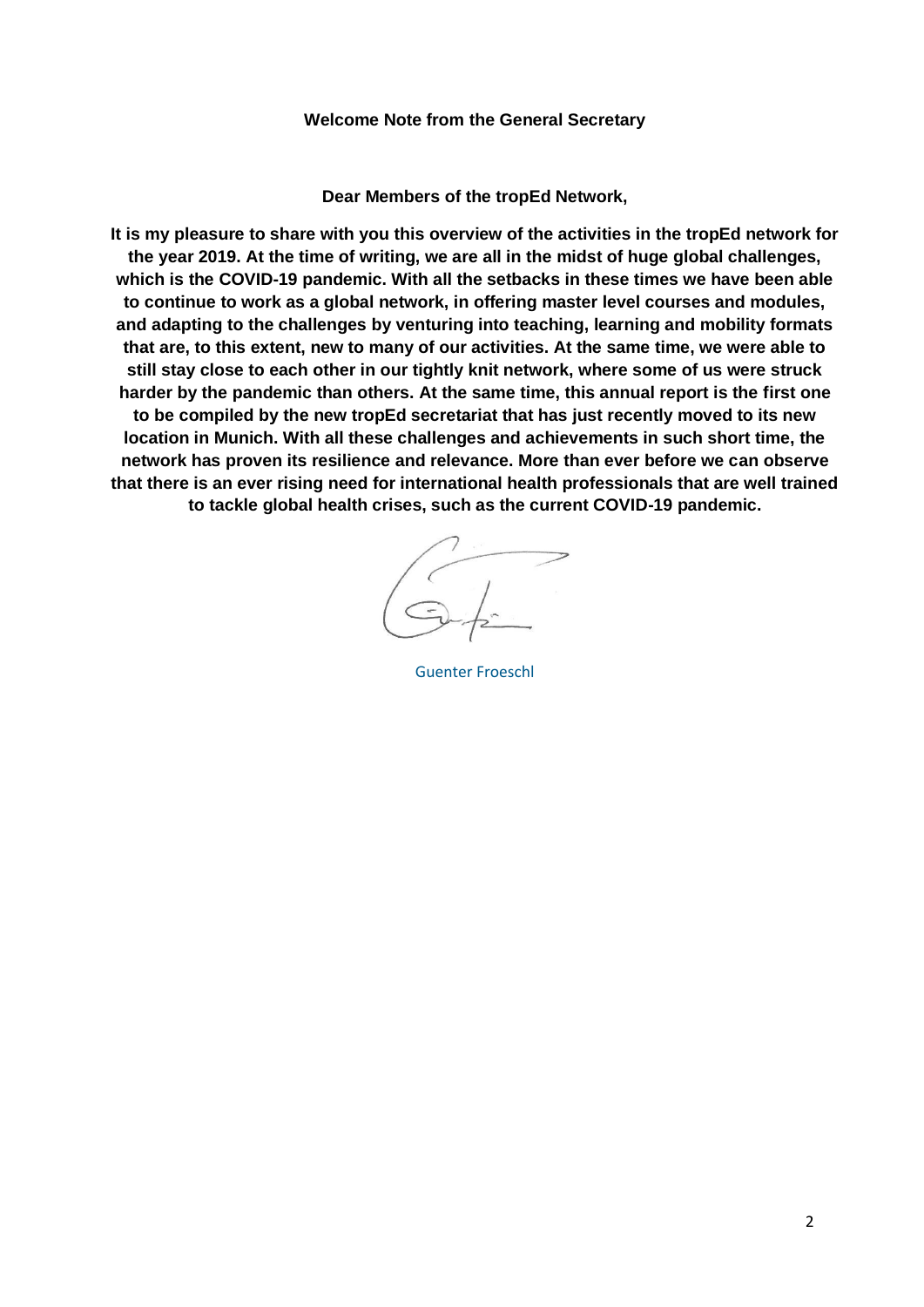#### **The tropEd Network held three General Assemblies during 2019, respectively in:**

Lisbon: Instituto de Higiene e Medicina Tropical, January 24-26

Umeå: Department of Epidemiology and Global Health, Umeå University, June 13-15

London: Institute for Global Health, University College London, September 13-15 [\(PHOTOS\)](https://drive.google.com/drive/folders/16mPqcIRZ0KCvzAvsbQzfY30AwxeA3yaz?usp=sharing)

From a total of 30 institutions, 19, sent at least one representative to a GA in 2019. To these three meetings assisted a total of 46 representatives from full member and collaborative institutions.

#### **Seven EC meetings were held before during 2019. The EC phone conference through SKYPE lasts normally about 60 to 90 minutes**.

- EC SKYPE TelCo 20 January
- EC SKYPE TelCo 7 March
- EC SKYPE TelCo 6 June
- EC SKYPE TelCo 25 July
- EC SKYPE TelCo 29 August
- EC SKYPE TelCo 18 November

President: *Maria do Rosário O. Martins* President-Elect: *Govert van Heusden* Past President: *Dr. Carola Eyber* Executive Secretary: *[Dr.](http://www.troped.org/?q=node/67) Guenter Froeschl* Ex officio Member: *Dr. Rodney Reynolds*

#### **tropEd [Executive Committee](http://www.troped.org/?q=node/74) tropEd student representatives**

Kate Morgan - IS Global, Barcelona Vanessa Sakalidis - Swiss TPH, Basel Abduljabbar Umar - Swiss TPH, Basel Miriam Müller - Heidelberg Instiute of Global Health, Heidelberg E-Mail: [tropedstudents@gmail.com](mailto:tropedstudents@gmail.com)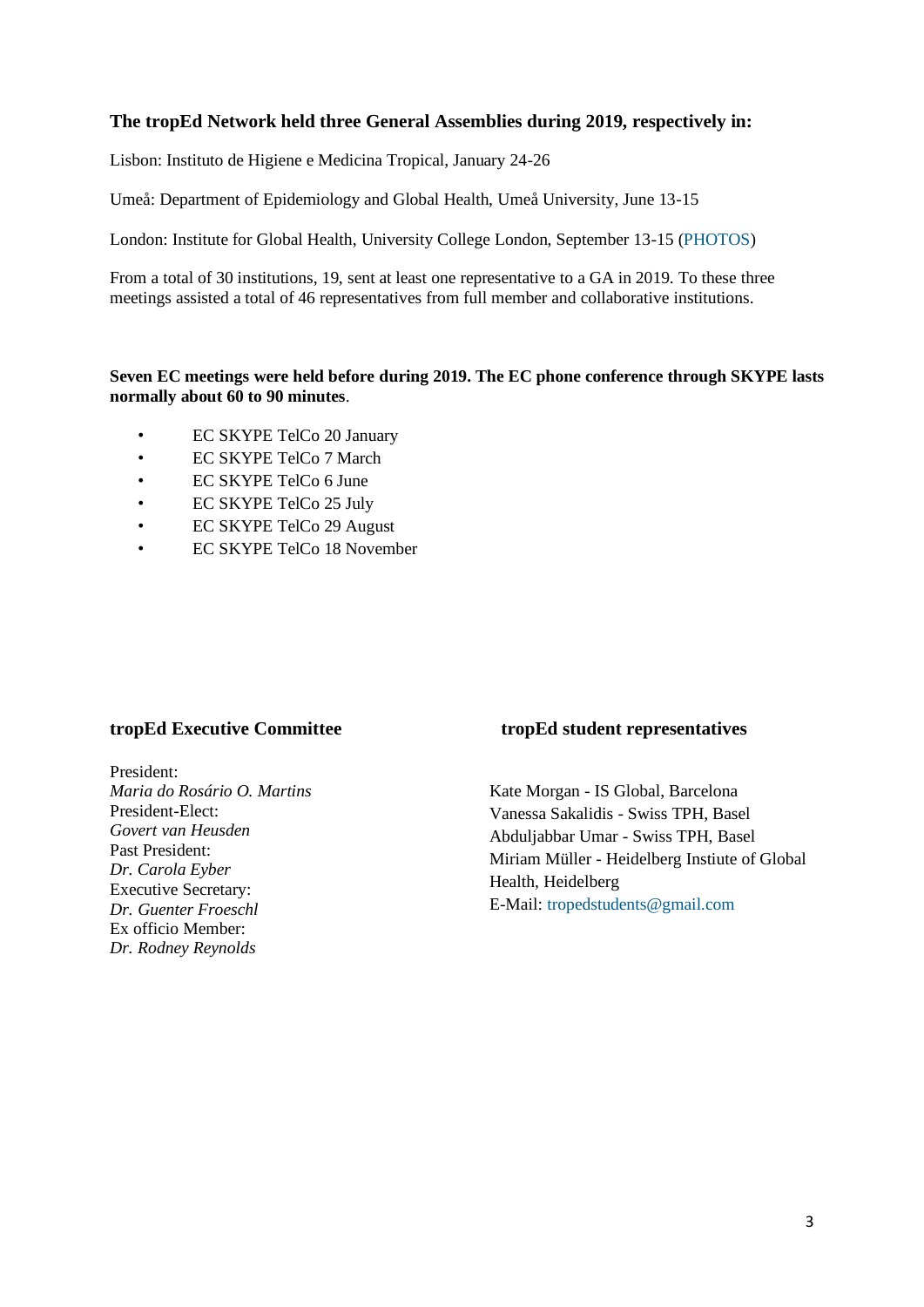### **tropEd NETWORK**



#### **List of the members institutions and their tropEd representatives:**

- $\rightarrow$  Center for International Health at the Ludwig-Maximilian-Universität München tropEd rep: Martina Manhart
- $\rightarrow$  University of Brescia tropEd rep: Alberto Matteelli
- $\rightarrow$  KIT (Royal Tropical Institute) Amsterdam tropEd rep: Lisanne Gerstel
- $\rightarrow$  Witten Herdecke University tropEd rep: Ralf Weigel
- $\rightarrow$  Institute for Global Health & Development, Queen Margaret University tropEd rep: Carola Eyber
- → Instituto Nacional de Salud Pública (National Institute of Public Health of Mexico) tropEd rep: Eduardo Lazcano Ponze
- $\rightarrow$  University of Sciences, Techniques and Technologies of Bamako (USTTB) Faculty of Medicine and Dentistry /Faculty of Medicine, Odontology and Stomatology (FMOS) – Department of Education and Research in Public Health (DERSP) - Mali tropEd rep: Seydou Doumbia
- $\rightarrow$  University of Bergen tropEd rep: Bente E. Moen and Linda Forshaw
- $\rightarrow$  Department of Epidemiology and Global Health, Umeå University tropEd rep: Marie Lindkvist
- $\rightarrow$  Instituto de Higiene e Medicina Tropical tropEd rep: Maria Rosário O Martins
- $\rightarrow$  Antwerp Institute of Tropical Medicine (ITM) tropEd rep: Govert van Heusden
- $\rightarrow$  Swiss Tropical and Public Health Institute (Swiss TPH) tropEd rep: Bernadette Peterhans and Axel Hoffmann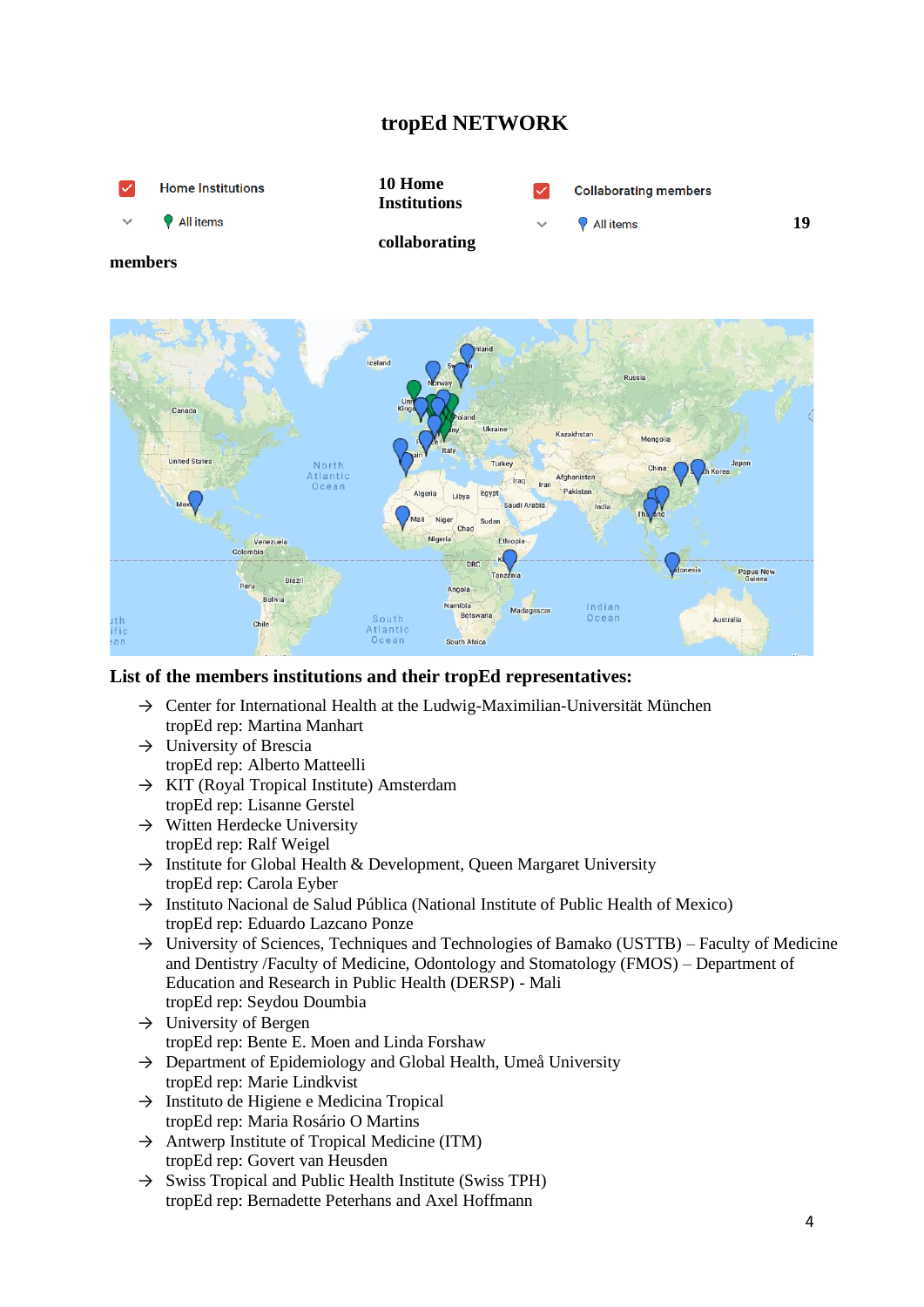- $\rightarrow$  Barcelona Institute for Global Health University of Barcelona tropEd rep: Núria Casamitjana
- $\rightarrow$  Heidelberg Institute of Global Health tropEd rep: Anne-Kathrin Fabricius
- $\rightarrow$  Hanoi University of Public Health (HUPH) tropEd rep: Bui Thi Thu Ha
- $\rightarrow$  Fudan University tropEd rep: Yingyao Chen
- $\rightarrow$  Universitas Gadjah Mada tropEd rep: Mubasysyir Hasanbasri
- $\rightarrow$  Institute for Global Health, University College London tropEd rep: Lucy Irvine and Catherine Ford
- → Charité Universitätsmedizin Berlin Institute of Tropical Medicine and International Health tropEd rep: Hans-Friedemann Kinkel
- $\rightarrow$  Ecole Nationale de santé Publique tropEd rep: Raja Benkirane
- $\rightarrow$  Ifakara Health Institute tropEd rep: Kafuruki Mwigirwa Shubis
- $\rightarrow$  Uppsala University tropEd rep: Soorej Jose Puthoopparambil
- $\rightarrow$  Lao Tropical tropEd rep: Somphou Sayasone
- $\rightarrow$  Faculty of Public Health, Khon Kaen University tropEd rep: Dr. WongsaLaohasiriwong
- $\rightarrow$  Bernhard Nocht Institute for Tropical Medicine tropEd rep: Dewi Ismajani Puradiredja
- $\rightarrow$  London School of Hygiene & Tropical Medicine tropEd rep: Craig Higgins
- $\rightarrow$  Autonomous University of Barcelona tropEd rep: Pau Aragonés
- $\rightarrow$  Huazhong University of Science & Technology, Tongji medical college tropEd rep: Weiguo Dong
- $\rightarrow$  Centre for Education and Research in Humanitarian Action, a joint Centre of the University of Geneva and the Graduate Institute of International and Development Studies tropEd rep: Karl Blanchet

#### **New Collaborating members in 2019:**

- $\rightarrow$  Bernhard Nocht Institute for Tropical Medicine (BNITM) Hamburg, Germany
- → L'Ecole Nationale de Santé Publique (ENSP)\_ Rabat, Morocco
- → Faculty of Health / School of Medicine | Friede Springer endowed professorship for Global Child Health, Witten/Herdecke University\_Witten, Germany
- $\rightarrow$  University of Sciences, Techniques and Technologies of Bamako (USTTB) Faculty of Medicine and Dentistry /Faculty of Medicine, Odontology and Stomatology (FMOS) – Department of Education and Research in Public Health (DERSP)\_ Bamako, Mali

#### **Membership cancelled:**

- $\rightarrow$  Faculty of Medicine of the Universidad Mayor de San Simón Bolivia
- $\rightarrow$  University of Bordeaux\_France

#### **Membership applicants:**

 $\rightarrow$  An-Najah National University Palestine (work currently in the self-evaluation form)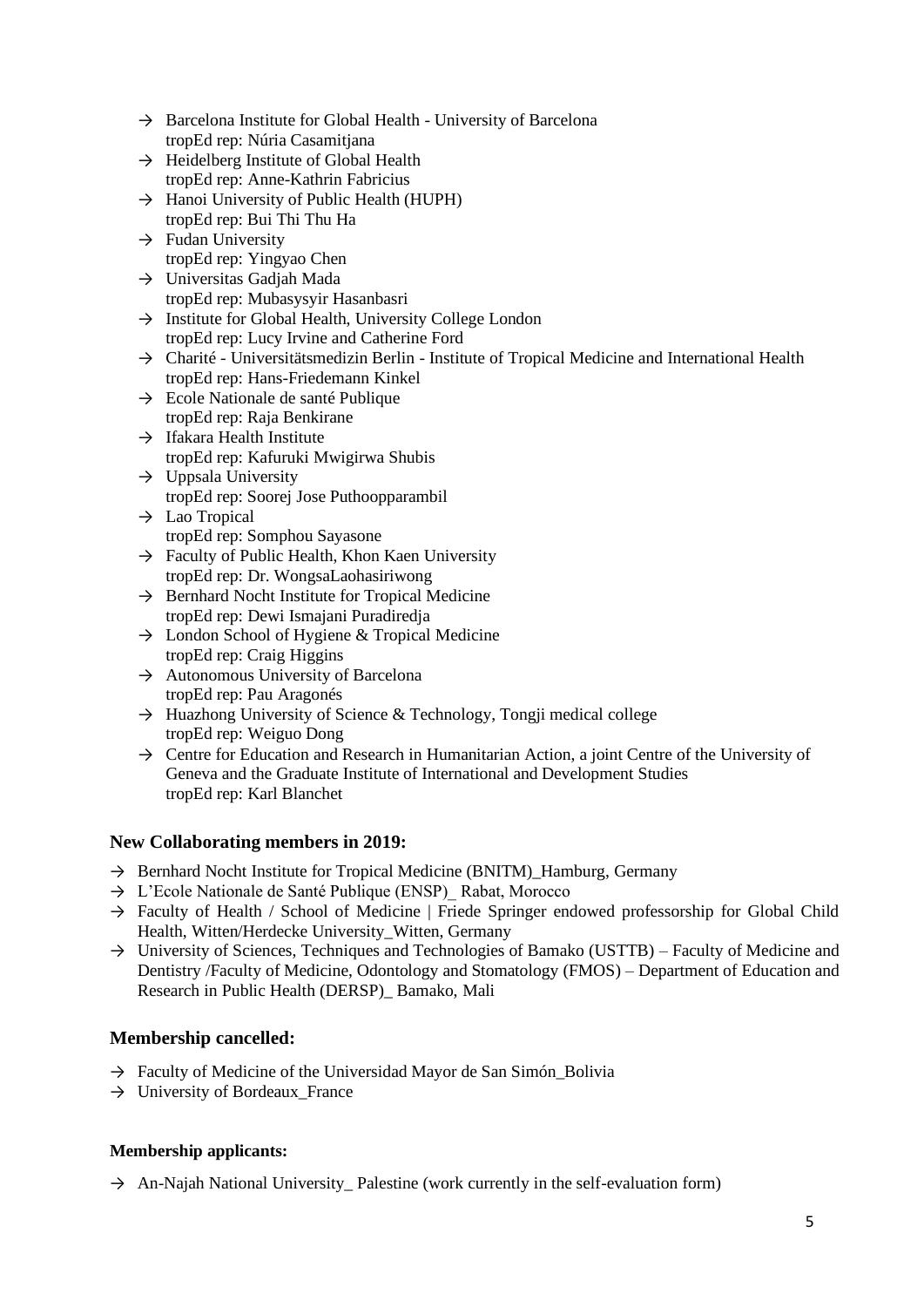#### **Administrative changes in member institutions during 2019:**

| Amsterdam:    | Change of representative: Ms. Lisanne Gerstel instead of Mr. Abu Zafar (no longer<br>working at KIT).                                                                                                                                                            |
|---------------|------------------------------------------------------------------------------------------------------------------------------------------------------------------------------------------------------------------------------------------------------------------|
| Brescia:      | University of Brescia became Home Institute in 2019.                                                                                                                                                                                                             |
| Munich:       | Martina Manhart as tropEd representative (due to Günter Froeschl's election to tropEd<br>General Secretary in 2019); tropEd Secretariat in Munich since 2019 - elections during<br>Lisbon General Assembly in January 2019.                                      |
|               | Barcelona (ISG): tropEd representative changed in 2019                                                                                                                                                                                                           |
| Antwerp:      | New ITM director: Dr. Marc-Alain Widdowson since August 19.                                                                                                                                                                                                      |
| Hanoi:        | Assoc. Prof. Nguyen Thanh Huong resigned from managerial position (Vice Rector of the<br>HUPH) since Dec. 2019.                                                                                                                                                  |
| Yogyakarta:   | New tropEd representative: Dr. Mubasysyir Hasanbasri, MA                                                                                                                                                                                                         |
| London (UCL): | Academic and administrative representatives were replaced. Lucy Irvine (Teaching<br>Fellow)-academic representative and Catherine Ford (Teaching Administrator)-<br>administrative representative.                                                               |
| Uppsala:      | New tropEd rep: Soorej Jose Puthoopparambil                                                                                                                                                                                                                      |
| Laos:         | The name of the institute changed from "Institut de la Francophonie pour la medicine"<br>Tropicale" to "Lao Tropical and Public Health Institute" Address remains the same:<br>Samsenthai Road, Kaognot village, Sisattanak District, Vientiane capital, Lao PDR |
| Thailand:     | Assoc. Prof. Dr. Wongsa Laohasiriwong has become the new dean since August 2019.                                                                                                                                                                                 |
|               | Barcelona (UA): Yes, new tropEd representative: Pau Aragonés, who is trying to maintain the bond with<br>TropEd.                                                                                                                                                 |
| Geneva:       | Professor Doris Schopper, the tropEd representative for the CERAH has retired in<br>September 2019, and in December we got a new Director Prof Karl Blanchet, who became<br>also the new tropEd representative.                                                  |

#### **Changes from Member institutions foreseen for the next year:**

| Antwerp: | The tuition fee policy has been revised. There will be a lower fee for EEA students as<br>compared to third country students starting September 2020. No further changes foreseen<br>so far (but the Covid-19 pandemic might have consequences). |
|----------|--------------------------------------------------------------------------------------------------------------------------------------------------------------------------------------------------------------------------------------------------|
| Basel:   | Sarah Hostettler will leave the end of April 2020. Replacement is Ursina Mory.                                                                                                                                                                   |
| Berlin:  | Additional academic staff (50% post).                                                                                                                                                                                                            |
| Uppsala: | Most likely quit membership.                                                                                                                                                                                                                     |
| Geneva:  | A new CERAH representative for tropEd.                                                                                                                                                                                                           |

#### **Member's voice of some advantages and positive points about the mobility in the network:**

- $\rightarrow$  Multiculturalism experiences; Flexible learning opportunities; The unique educational approach based on the capacity to build own educational path; The opportunity to establishment a network of professors, professional and students.
- $\rightarrow$  Wide variety of modules and there with opportunities for specialising in areas of own interest; exchange between staff can enhance creativity, quality etc.
- $\rightarrow$  Students coming in our modules, bring new perspectives and money. We couldn't run the MIH if there was no mobility to other institutes. It is offering students a choice in subjects that KIT would not be able to offer by itself. It gives them likely more intercultural skills and a broader network.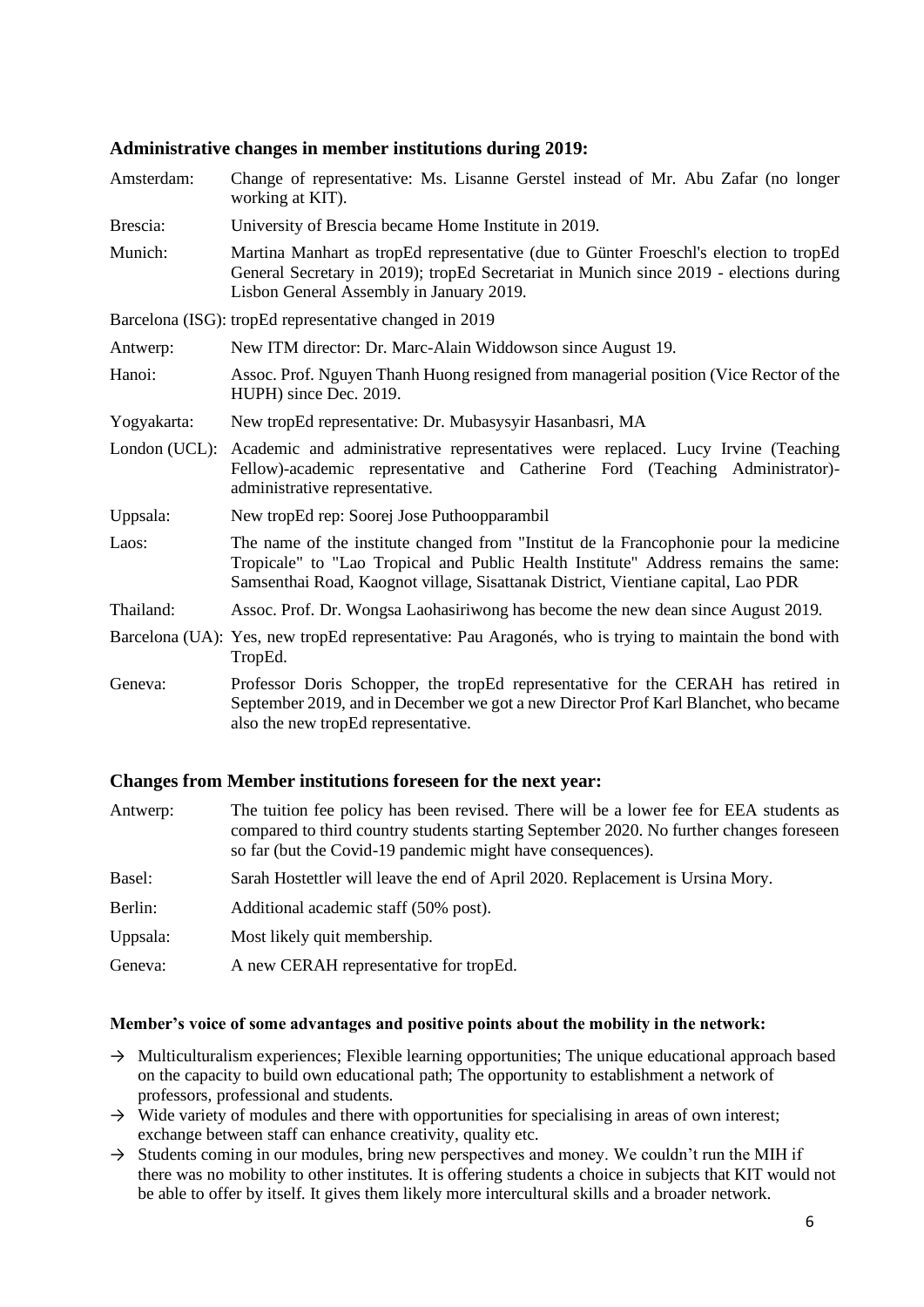- $\rightarrow$  Adopt a European perspective in analysis of medical problems and their solution.
- $\rightarrow$  When students have managed to go to other institutions, they have loved it positive feedback the tropEd students we have received here have always been well received and have added to the disciplinary and geographical mix.
- $\rightarrow$  In the last five years. INSP has been receiving students from Europe and they always have a very positive opinion of their experience. They enrich their professional formation and help us to enrich INSP student's formation as well. They established networks with Mexican and foreign students of INSP. Some of them prepare papers with INSP faculty as well.
- $\rightarrow$  The mobility in the network will allow to improve DERSP capacity strengthening and to facilitate collaborative research
- $\rightarrow$  We enjoy the visiting students (Bergen), they make the courses richer, better discussions.
- $\rightarrow$  We will try to market tropEd more in our own department and hope to increase the mobility
- $\rightarrow$  Opportunity to follow courses/modules that are not available in Portugal
- $\rightarrow$  There is a specific group of students that explicitly chooses to study in a flexible track allowing mobility in the tropEd network. The aim seems to be networking and profiting from the diversity of topics and academic contexts (places to study). This also allows better adaptation of study track to the possibilities of students (timing, financial aspects and place) The fact that as an institution we can offer this mobility is a good marketing strategy.
- $\rightarrow$  Exchange with other students exchange with other institutions broad variety of module offer allows the find the most appropriate course.
- $\rightarrow$  tropEd students are exposed to different academic institutions with different faculty and students, academic programs, research strengths, different cultures, languages, countries.
- $\rightarrow$  Get to know different teaching environments, networking.
- $\rightarrow$  Learn experiences and update in training and research from other colleagues.
- $\rightarrow$  The network provides options for students studying in different countries.
- $\rightarrow$  Marketing/promotion of the program
- $\rightarrow$  A sense of belonging and shared interest; A chance to meet new people from all over the world; Having visiting students adds diversity into the MSc programmes; Educational, cultural, personal experiences.
- $\rightarrow$  Growing Network, Experiencing different teaching styles and methods, Individualisation of studies.
- $\rightarrow$  Networking to develop partnership with other institutions and develop common projects.
- $\rightarrow$  Sharing experience for faculty student would get exposure from different settings culture, economic etc.
- $\rightarrow$  update course agenda for other members and assessment to publications and thesis.
- $\rightarrow$  Eagerness of staff and students of participating institutions to meet each other and exchange of point of view about mutual interesting scientific and research topics.
- $\rightarrow$  Exposure to different teaching and learning environments and approaches; intercultural and social exchange.
- $\rightarrow$  Mobility schemes possible, pluridisciplinarity, broad networking.
- $\rightarrow$  mobility of students in the TropEd network is very positive. However, we have difficulty accepting students who cannot pursue studies in Spanish.
- $\rightarrow$  Provide more opportunities for education and training contributing to sustainable development. Exchange the experiences in different disciplines and establish a common standard in education and training.

#### **Member's voice of some shortages and negative points about the mobility in the network:**

- $\rightarrow$  Costs as most of our MSc students are from low- and middle-income countries; external Advanced Modules need to match up with our Study and Examination Regulations.
- $\rightarrow$  Costs vary a lot across institutions and combined with the living costs it can be prohibitively expensive.
- $\rightarrow$  more students going out than coming back in. Students use a lot of efforts figuring out their module plan, modules get cancelled sometimes, etc.
- $\rightarrow$  Dissemination of Information about TropEd opportunities.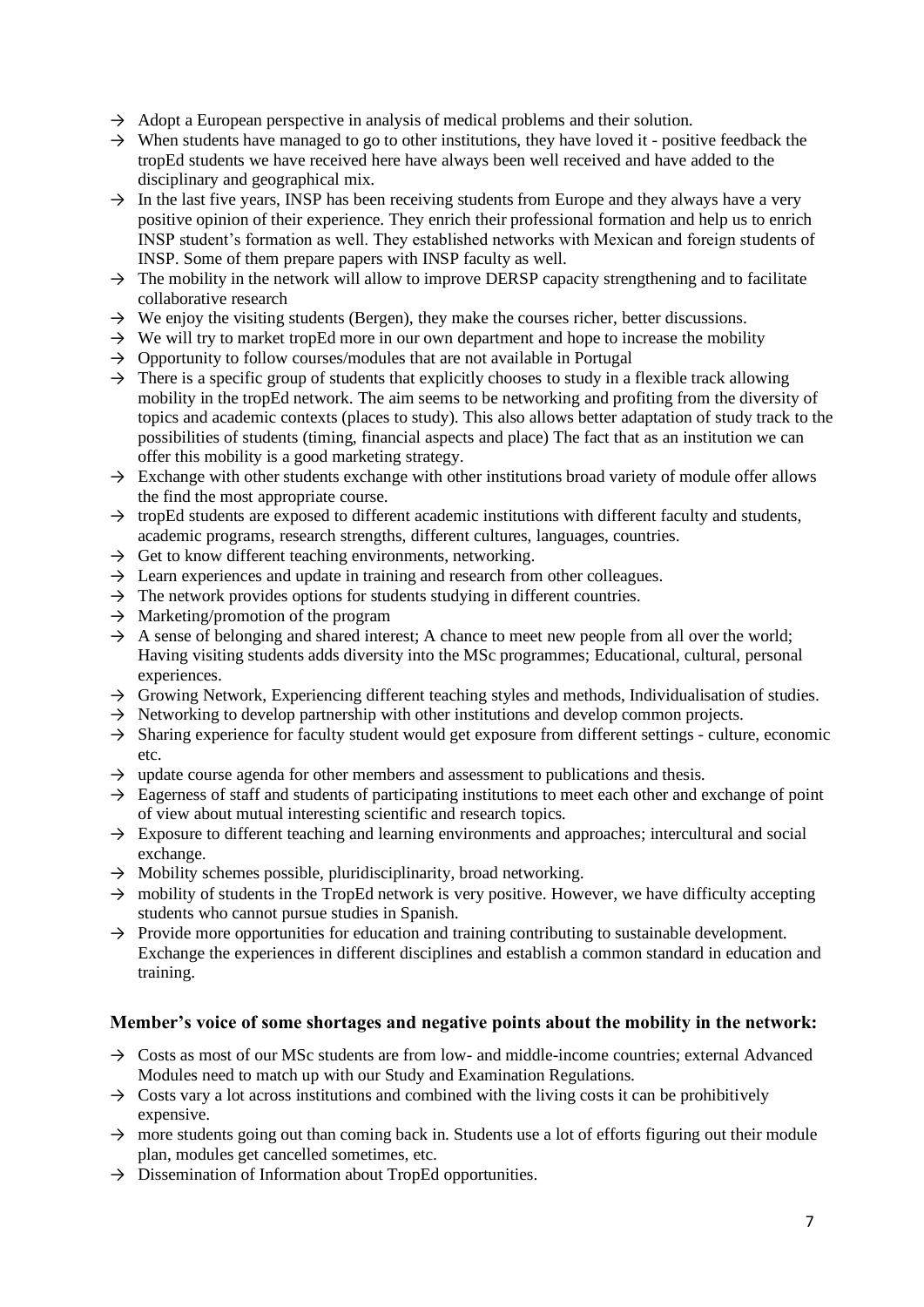- $\rightarrow$  The only health related MSc programme we run is an MSc in Nursing Science and we are not a home institution.
- $\rightarrow$  UK and other EU visa restrictions Financial very expensive for students form the UK to travel elsewhere
- $\rightarrow$  Especially financial issues. Europe is expensive for our students and despite of the fact students receives scholarships from the National Council of Science and Technology, this amount is not enough. Regarding staff, we need to find options of mobility to train our faculty and staff in students challenges.
- $\rightarrow$  Lack of funding for travel and course fees.
- $\rightarrow$  Because we are not a home institution, tropEd is not so visible for our students and staff.
- $\rightarrow$  Many LMIC scholarship students prefer to complete the master programme in one academic year, limiting the possibility for credit transfer. The part time study (up to 5 years) tracks are more attractive to the few (yearly 2 or 3 new admissions) European students. For staff, the research workload is the main barrier for investing in teaching mobility.
- $\rightarrow$  this year COVID (2020). In our institute all participants are tropEd participants and aim for at least 10 ECTS outside our institute before we did not have major problems for the student's mobility.
- $\rightarrow$  The cost of travel & accommodation, visa issues.
- $\rightarrow$  Different schedules (time frames)
- $\rightarrow$  For students: Lack of scholarship and languages barrier so students may not join the courses in the other institution in the network.
- $\rightarrow$  Difference in the semesters and courses between my institution and European universities.
- $\rightarrow$  It is difficult for attending the tropEd course in Europe for students and tropEd meeting for staff due to the expensive of airfare/flight ticket and sometimes problem in visa issuing.
- $\rightarrow$  Possible barrier with Britain leaving the EU COVID-19 (however online modules are a possibility)
- $\rightarrow$  Cost, Logistics, Ecology.
- $\rightarrow$  To assess the online courses conducted by other members.
- $\rightarrow$  Funds for travelling from home country to site of instruction. Funds for doing research for thesis Funds for visiting partner institutions in Europe Restrictions in quivering the necessary documents for travelling and visa within the EU.
- $\rightarrow$  Few courses offered in English in Bordeaux Lack of involvement of teaching staff
- $\rightarrow$  Language. Our courses are offered mostly in Spanish.
- $\rightarrow$  Lack of funding for student's mobility within the network.

#### **Member's expectation about the functionalities of the new website:**

- $\rightarrow$  It should be simple for students to search for courses (filer according to institutions, key words, etc.); transparency and easily accessible information (regarding "what's going on in the different networks", "how can a student obtain tropEd recognition" etc.)
- $\rightarrow$  A better organized and easy to explore website page where each course is linked to the corresponding university website page where you can find all the information about the course. A Frequent Asked Questions (FAQs) section, to meet the student's requests. A very clear contact list of tropEd students' representatives. A section for logistics information as where to stay/accommodation
- $\rightarrow$  Provide students with information about advanced modules repository of key documents related to the network
- $\rightarrow$  Updated list of running courses and offer information on individual courses.
- $\rightarrow$  An appealing, informative front end that is easy to navigate, attracting students and promoting their mobility.
- $\rightarrow$  User-friendly way to find courses and info about members attractive and up-to-date way advertising the network itself.
- $\rightarrow$  To widen the offer of courses our students could take in Europe in order they can improve their perspective in global health. - To promote INSP courses as well our institution as an option to conduct graduate studies in Mexico.
- $\rightarrow$  Easy to get overview of courses Easy to find out what TropEd is.
- $\rightarrow$  Nice design rapid to find courses/institutions.
- $\rightarrow$  Attractive, appealing, up-to-date look and feel (also on mobile devices)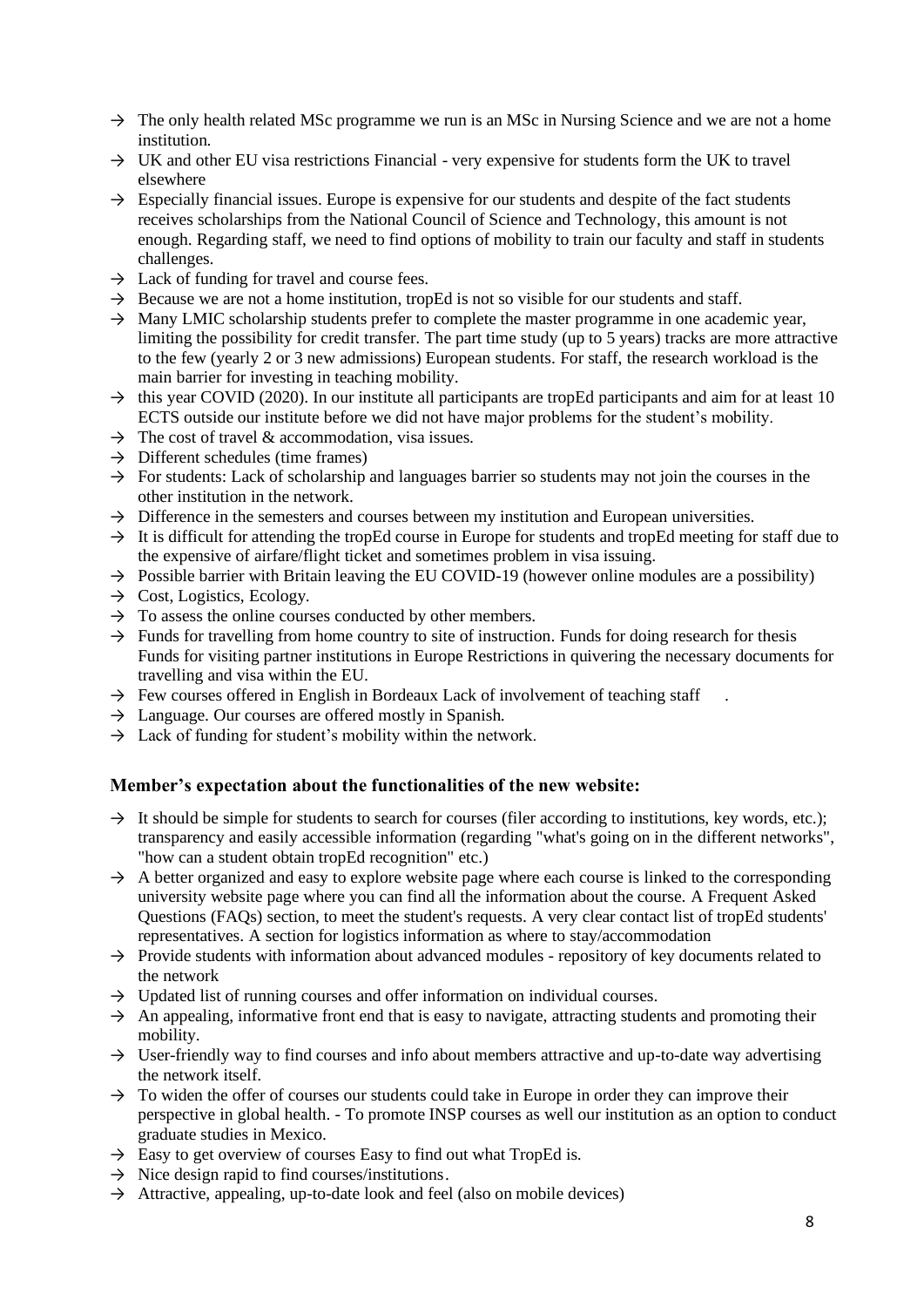- $\rightarrow$  Clear guidance to the offer and choice of modules
- $\rightarrow$  For students an updated list of courses and institutions for us to find the most recent document.
- $\rightarrow$  An easy way to get the information on all courses accredited & offered.
- $\rightarrow$  A good communication tool for members and students.
- $\rightarrow$  Information on courses /updates, easily accessible information about the network and its partners.
- $\rightarrow$  Update the information in training and research and exchange students and staff within the network.
- $\rightarrow$  Providing more courses for public health education.
- $\rightarrow$  Facilitating academic communication.
- $\rightarrow$  Alumni activity.
- $\rightarrow$  Informative for students to learn about the modules, tropEd network and other aspects.
- $\rightarrow$  Easy to navigate.
- $\rightarrow$  Search for courses by Name, Institute, keyword, date/time, number of ECTS, lecturer/coordinator, teaching method (online/non-online).
- $\rightarrow$  Access to the different academic activities of the network, information, dissemination.
- $\rightarrow$  Annual module schedules from member institutions
- $\rightarrow$  List of faculties and their specialties from member institutions.
- $\rightarrow$  Easy to find courses.
- $\rightarrow$  Free access to online publication.
- $\rightarrow$  Free access to some online courses conducted by other members.
- $\rightarrow$  Information sharing and website updating.
- $\rightarrow$  The website should serve as a repository of key information and documentation for staff and students. A regularly updated news/update section would be useful. Overall, easy navigation and clear layout would be helpful.
- $\rightarrow$  Make it an interactive service website that encourages the exchange of knowledge between the various institutions.
- $\rightarrow$  Provide more communication opportunities with other members online to improve our involvement and education capacity.
- $\rightarrow$  Offer more online programs to let more students participate in.
- $\rightarrow$  Information about the different courses

**National accreditation of master's programme**. Institutions have their master's programme accredited by the national accreditation agenda or University are namely:

| Amsterdam      | NVAO (Netherlands Flemish Accreditation Organ), accredited for first time in 2005, re-<br>accredited and valid from 29-08-2017 to 29-08-2023.                                                                                          |
|----------------|----------------------------------------------------------------------------------------------------------------------------------------------------------------------------------------------------------------------------------------|
| <b>Brescia</b> | University of Brescia. 2019, five years.                                                                                                                                                                                               |
| Mexico         | Consejo Nacional de Ciencia y Tecnología (CONACYT); National Council of Sciences of<br>Technology of Mexico.                                                                                                                           |
| Mali           | Ministry of High Education and Scientific Research, from 2017-2018 to 2020 – 2021                                                                                                                                                      |
| Shanghai       | Fudan University, the GH program for MPH started in 2018.                                                                                                                                                                              |
| Yogyakarta     | Independent Accreditation Institute of Higher Education of Health (LAM-PTKes),<br>Accredited A in 2018, for the period of 2018-2023 and 2. ASEAN University Network<br>Accreditation, Accredited in 2019, for the period of 2019-2024. |
| Berlin         | Charité - Universitätsmedizin Berlin (system accredited by AHPGS -<br>Akkreditierungsagentur im Bereich Gesundheit und Soziales), last accreditation: 2019,<br>valid until 2022.                                                       |
| Tanzania       | Tanzania Commission for Universities.                                                                                                                                                                                                  |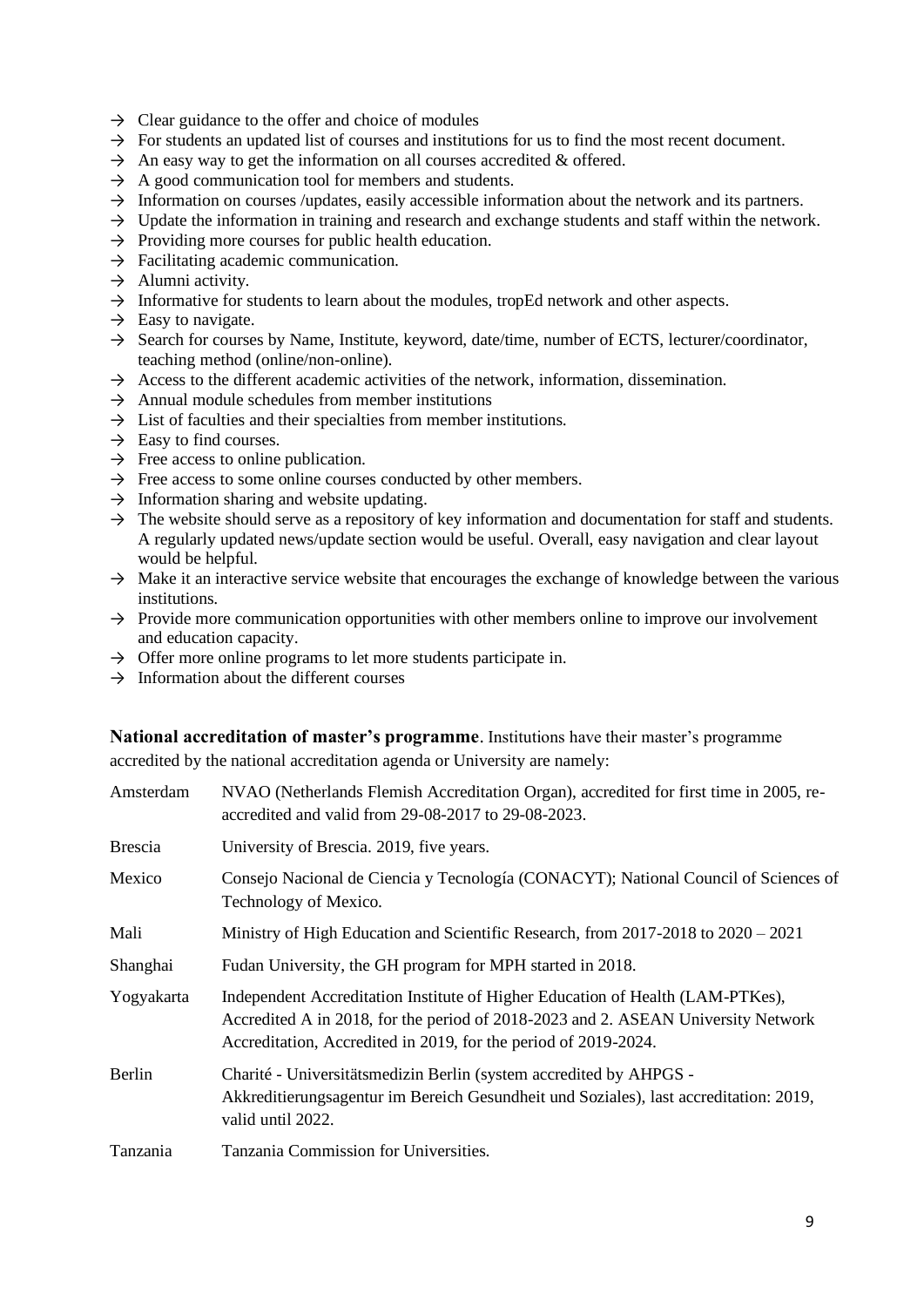Laos National Council for Higher Education, ministry of Education and Sports, Lao PDR, year of 2017, until 2021.

Thailand Office of the Higher Education Commission: OHEC

*Home institutions*: No. of eligible applicants to the master programme(s) which included a tropEd accredited core course:



In 2019, only Basel has tropEd students or tropEd graduates, who has published in peer-reviewed journals.

- Mothers' experiences with neonatal care for low birth weight infants at home; A qualitative study in the Hohoe Municipality, Ghana, Journal of Paediatric Nursing.
- A systematic literature review of reported challenges in health care delivery to migrants and refugees in high-income countries - the 3C model, BMC public health open access.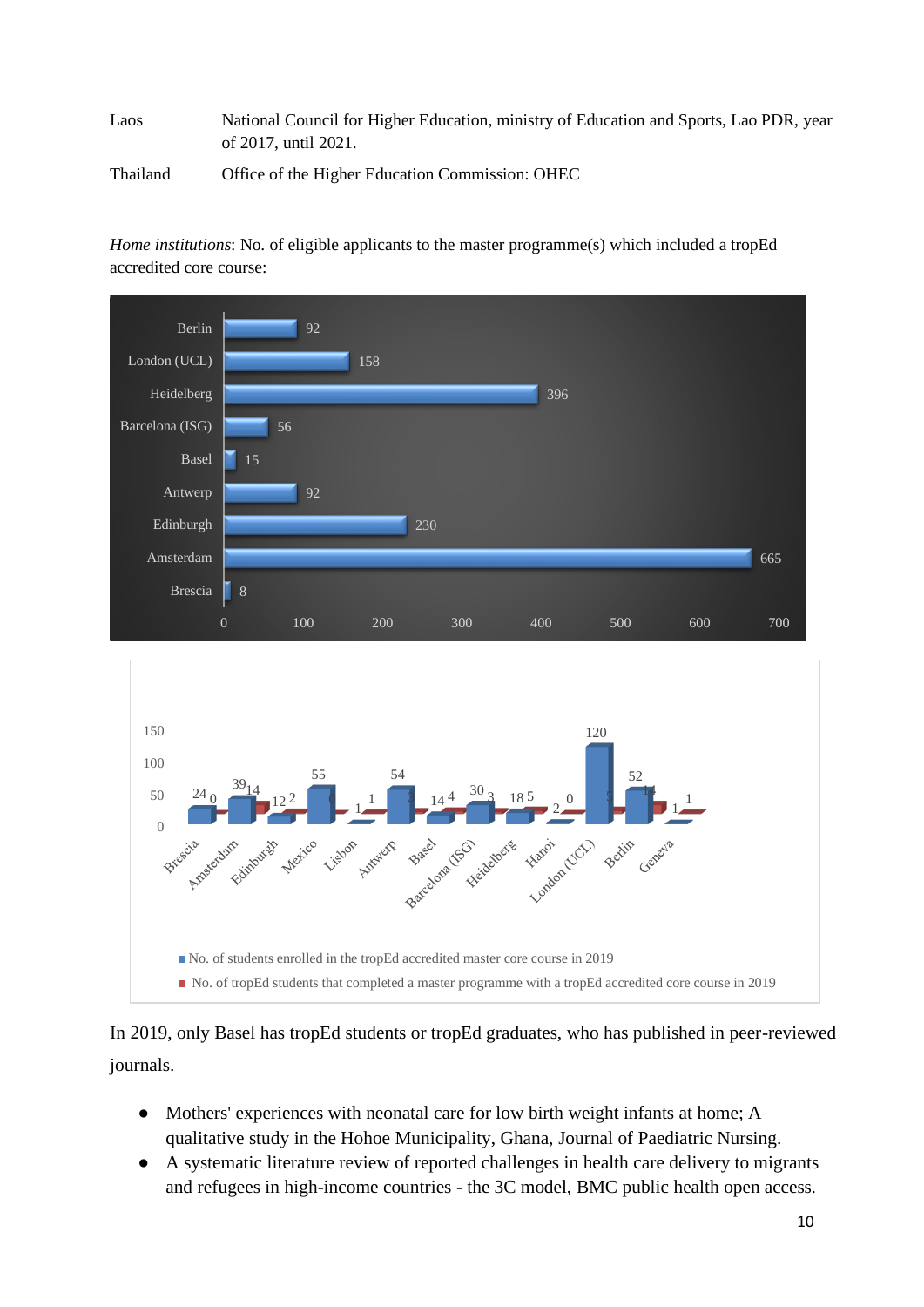• Perspective of asylum-seeking caregivers on the quality of care provided by a Swiss paediatric hospital: a qualitative study, BMJ Open Access.

**Only 38.7% of the tropEd member institutions** allow a publication-based thesis in place of a monographic thesis and in the reporting year 2019, only two students from Basel have used this option for defence.

| Yes |  | 38.7% |
|-----|--|-------|
| No  |  | 61.3% |

#### **There was a total of 127 tropEd accredited courses, whether running in the reporting year or not, on 31st Dec 2019.**

#### **The following tropEd accredited courses were not running or cancelled in 2019:**

| Edinburgh:    | Research Design & Proposal Writing Project Design<br>Management Global Mental Health<br>Psychosocial Wellbeing    |
|---------------|-------------------------------------------------------------------------------------------------------------------|
| Bergen:       | Culture and psychopathology was not run, it runs every 2nd year                                                   |
| Basel:        | <b>Medical Priorities</b>                                                                                         |
| Heidelberg:   | Decision-making Global Mental Health                                                                              |
| Hanoi:        | Principle and Practice in Injury Prevention; Leadership and management in<br>HIV/AIDS in limited setting resource |
| Yogyakarta:   | Implementation research for public health                                                                         |
| London (UCL): | Disability and Development                                                                                        |
| Berlin:       | <b>Advanced Vaccinology</b>                                                                                       |

#### **In most of the partners institutions, 1 ECTS is equivalent to 25 or 30 hours. There are however some specificities (some institutions are using credits units different from ECTS):**

Mali: 20 hours Umea: 27 hours (40 hours/1.5) Lisbon: 28 hours Antwerp: 25-30 hours Hanoi: 15 hours in lecture or 30 hours in laboratory Laos: 1 credit accounts for 16 hours of the lecture or 32-48 hours of practices (guided work) or mixture of both London (UCL): 150 hours Tanzania: 10 hours London (LSHTM): (N/A) Geneva: (N/A) Wuhan: 64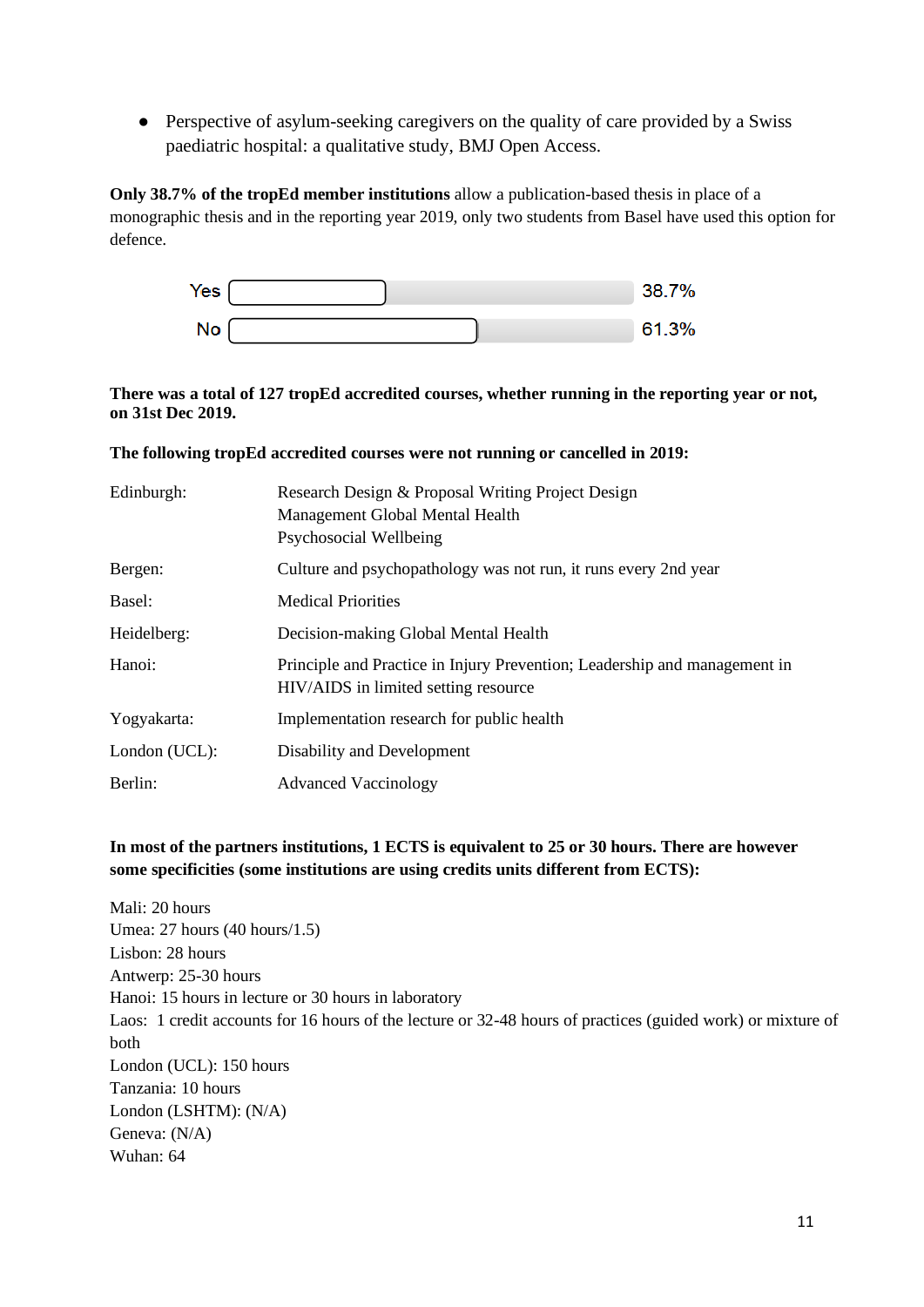

#### **Exchange of teachers between institutions and tropEd partner institutions in 2019**





#### **Academic changes:**

**Brescia**  $\Box$  the ongoing core course 2019-2020 is provided in distance learning mode due to the covid-19 pandemic.

**Edinburgh**  $\Box$  we have our 5-yearly validation process happening this year and are going to introduce 2 new MSc programmes.

**Mexico**  $\Box$  in 2019, two students of the University Charité of Berlin, came to Mexico to work on their thesis projects with two Mexican researchers at INSP.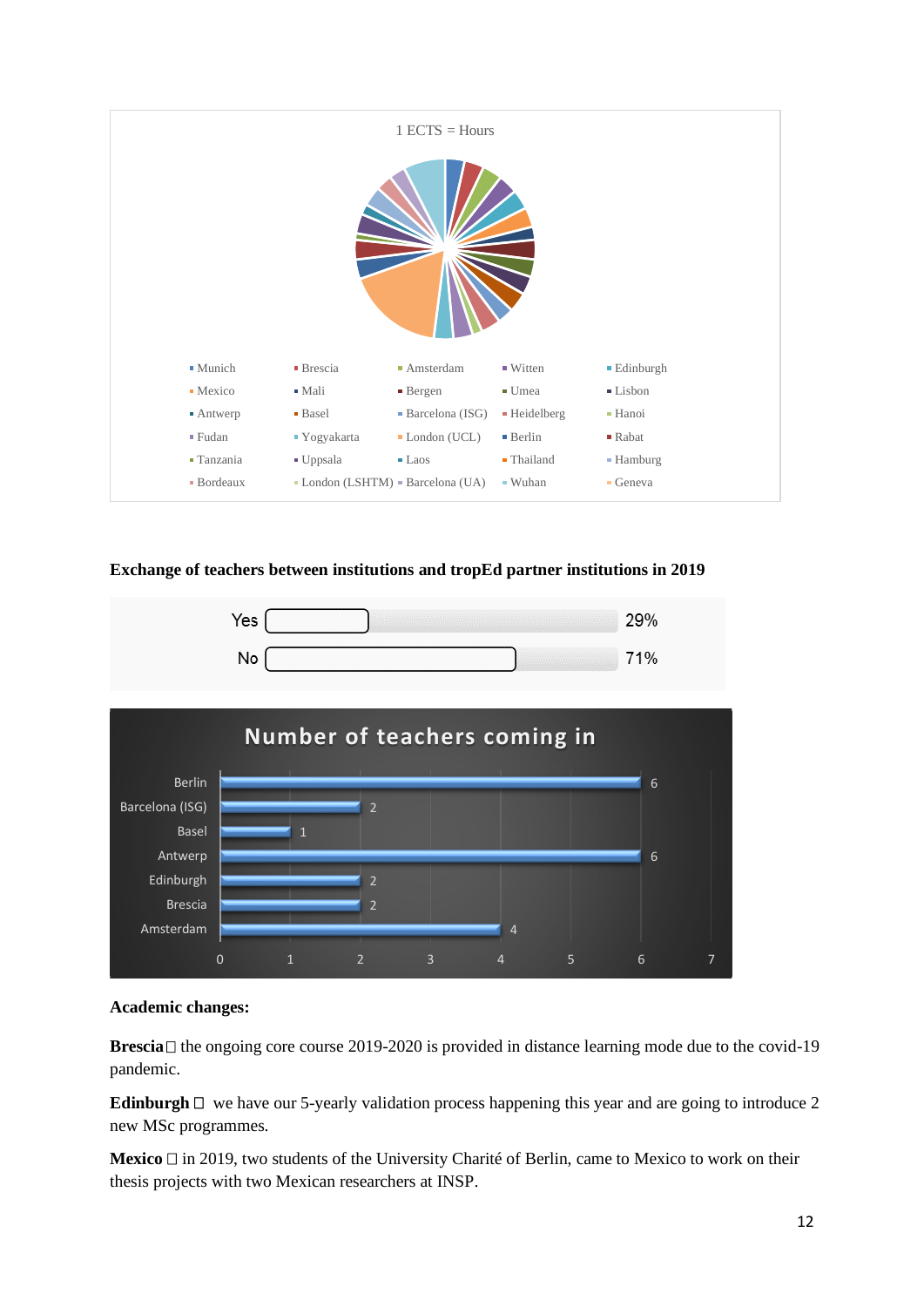**Bergen**  $\Box$  our master is now called Master in Global Health (not International Health as before).

**Antwerp**  $\Box$  At ITM the master in which tropEd students would be enrolled was called the Master in Public Health - orientation International Health (MPH-IH). With the reform of the MPH we abolished the three existing orientations, namely: International Health, Disease Control and Health Systems Management and Policy. The degree is now called MPH Health Systems and Disease Control (MPH-HSDC) and fits the tropEd definition of International and Global Health. All students choose from a basket of advanced ITM modules and can include tropEd modules.

**London (UCL)**  $\Box$  Yes, Lucy Irvine replaced Rodney Reynolds as the academic tropEd representative for 2020 onwards.

**Berlin** □ New statutes (12.03.2019): Most relevant academic changes: Relevant Professional Experience (RPE) now considered a module in the Master's Programme with 20 ECTS (earlier 30 ECTS) and a reflective Essay as assessment; Master Thesis now 30 ECTS (earlier 20 ECTS).

**Rabat**  $\Box$  Development of the e-learning courses, introduction of the concept of the block release training course, one-year specialized diploma, certificates.

**Tanzania**  $\Box$  we have not submitted any courses as our curriculum is undergoing major review (every fiveyear circle curriculum has to be revised and submitted for accreditation).

#### **Alumni Activities in member institutions in 2019:**

| <b>Munich:</b>          | Cooperation meetings (usually for PhD cohort, but MSc students could be<br>incorporated in these activities in the future)                                                                                                                                                                                                                                                                                                     |
|-------------------------|--------------------------------------------------------------------------------------------------------------------------------------------------------------------------------------------------------------------------------------------------------------------------------------------------------------------------------------------------------------------------------------------------------------------------------|
| Amsterdam:              | Alumni page/group on social media (Facebook, LinkedIn), when KIT staff visits<br>another country, they organise a meet $\&$ greet with alumni, distribution of<br>brochures (alumni are ambassadors for tropEd/KIT), commercial cooperation<br>with alumni.                                                                                                                                                                    |
| <b>Mexico:</b>          | INSP conducts a biannual meeting during The International Congress on Public<br>Health. In 2019 we had our last congress in our facilities. Besides, the Students<br>Services Office maintains electronic communications with them through surveys<br>or sending public health information generated at the INSP as well job<br>opportunities in Mexico or abroad or inviting them to know of continuing<br>education courses. |
| Mali:                   | We have an alumni network and we send messages through this network.                                                                                                                                                                                                                                                                                                                                                           |
| Antwerp:                | We provide travel grants to actively contribute (presentations, posters) to<br>International Conferences. We invite alumni as external lecturers or jury members<br>at ITM. We collaborate with alumni on development of (joint) course initiatives.<br>We send monthly newsletters and will be launching a new online platform<br>(January 2020).                                                                             |
| <b>Basel:</b>           | Informational network - provision of information alumni events during ECTMIH<br>in Liverpool.                                                                                                                                                                                                                                                                                                                                  |
| <b>Barcelona</b> (ISG): | We have an Alumni network on Facebook. We distribute information on courses,<br>events, conferences. We organise meetings with alumni on different topics                                                                                                                                                                                                                                                                      |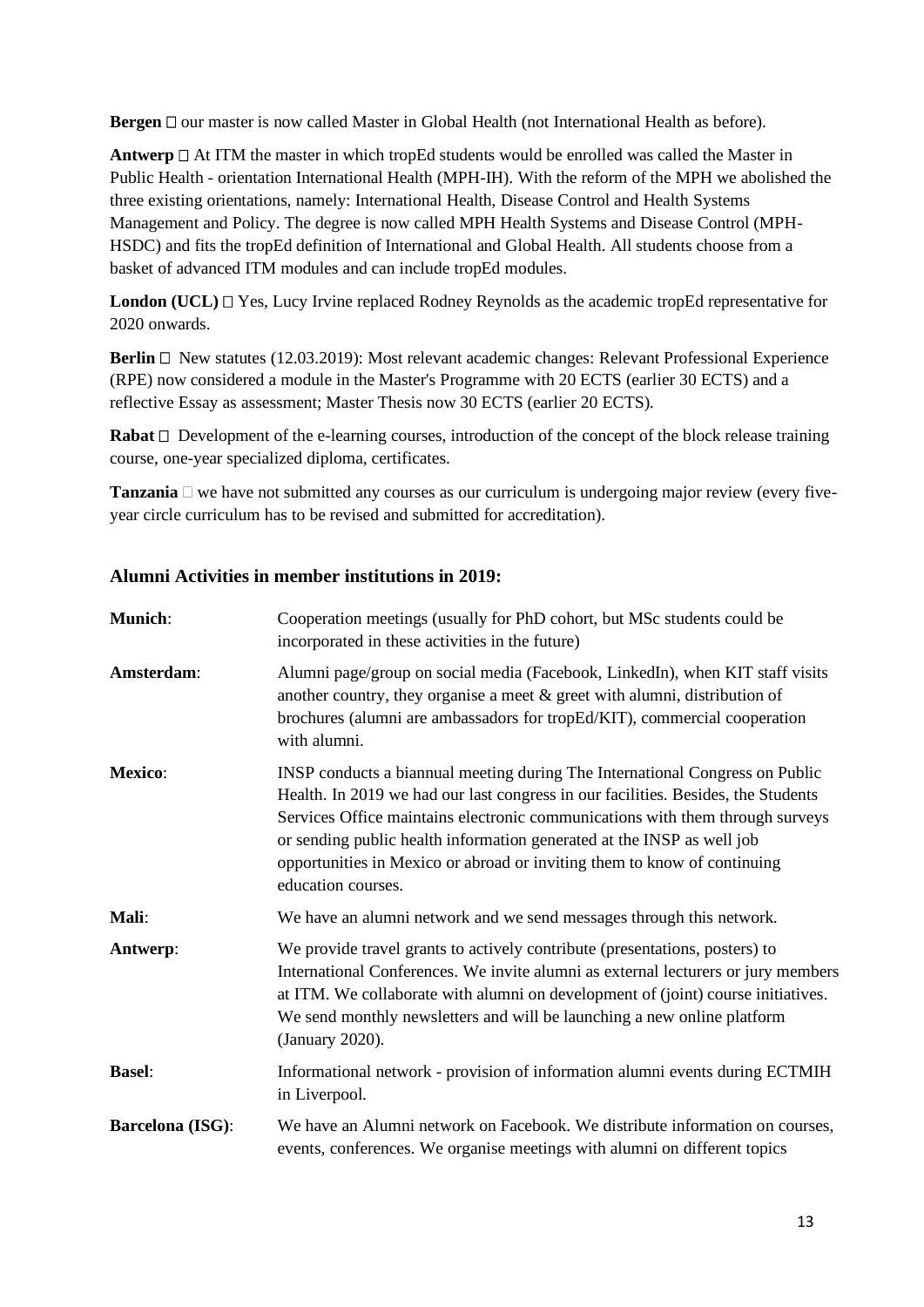| Heidelberg:    | Alumni Meetings, Summer Schools                                                                                                                                                                           |
|----------------|-----------------------------------------------------------------------------------------------------------------------------------------------------------------------------------------------------------|
| <b>Berlin:</b> | 25-year celebration of MScIH with more than 120 Alumni & friends (August)<br>2019); Regular Alumni Newsletter; Alumni Summer School (DAAD support.                                                        |
| Rabat:         | Alumni are involved in the organization of conferences in different topics (they<br>organize the meeting, interview the panel of experts, take video and films, write<br>the reports and recommendations. |

#### **PR activities 2019:**

tropEd is mentioned in most courses' brochures, posters, institutional webpage, email distributions, congresses, social media, specialised press, as well as brochure for summer or winter schools.

| <b>Munich:</b>          | We have advertised our Advanced Modules (in Nepal, Ghana and the new<br>Climate Change and Health) course with flyers; the CIH attended the<br>Humanitarian Congress in Berlin in October 2019 to advertise our programs and<br>Advanced Modules as well as tropEd within this context. |
|-------------------------|-----------------------------------------------------------------------------------------------------------------------------------------------------------------------------------------------------------------------------------------------------------------------------------------|
| Amsterdam:              | Brochures, KIT website, links on other websites, specialised press, occasional<br>other press.                                                                                                                                                                                          |
| Witten:                 | News item and press release from the University upon tropEd membership<br>acceptance.                                                                                                                                                                                                   |
| Mali:                   | We did a self-assessment report.                                                                                                                                                                                                                                                        |
| <b>Bergen:</b>          | Oral information to master students.                                                                                                                                                                                                                                                    |
| Antwerp:                | Information sessions for Core Course students.                                                                                                                                                                                                                                          |
| <b>Basel:</b>           | We always have the tropEd logo on all our brochures - with tropEd accredited<br>courses.                                                                                                                                                                                                |
| <b>Barcelona</b> (ISG): | We include tropEd and our tropEd courses in our web and brochure, attendance to<br>the CUGH annual conference in Chicago in March 2019.                                                                                                                                                 |
| Heidelberg:             | Brochures, Posters, Website, Emails.                                                                                                                                                                                                                                                    |
| Hanoi:                  | In fan page, website, brochures, and newsletter of our university.                                                                                                                                                                                                                      |
| Yogyakarta:             | We organize winter school for students.                                                                                                                                                                                                                                                 |
| <b>Berlin:</b>          | New Flyer and banner, Announcement in Charité Newsletter about 25-year<br>celebration, Summer school, Representation at Humanitäre Hilfe conference in<br>Berlin.                                                                                                                       |

A total of 29 courses were (re-) accredited during 2019 and a total of 104 tropEd courses were offered by 16 member institutions. To these courses assisted a total of 524 students and 154 students visited one of the courses given by partner institutions, accounting for 29% of mobility within the network members.

#### **Courses offered in tropEd in 2019 per member institution:**

| <b>Institution</b> | $\sim$<br><b>Course Title</b> | Credits | own<br>institute | partner<br>institutes |
|--------------------|-------------------------------|---------|------------------|-----------------------|
|--------------------|-------------------------------|---------|------------------|-----------------------|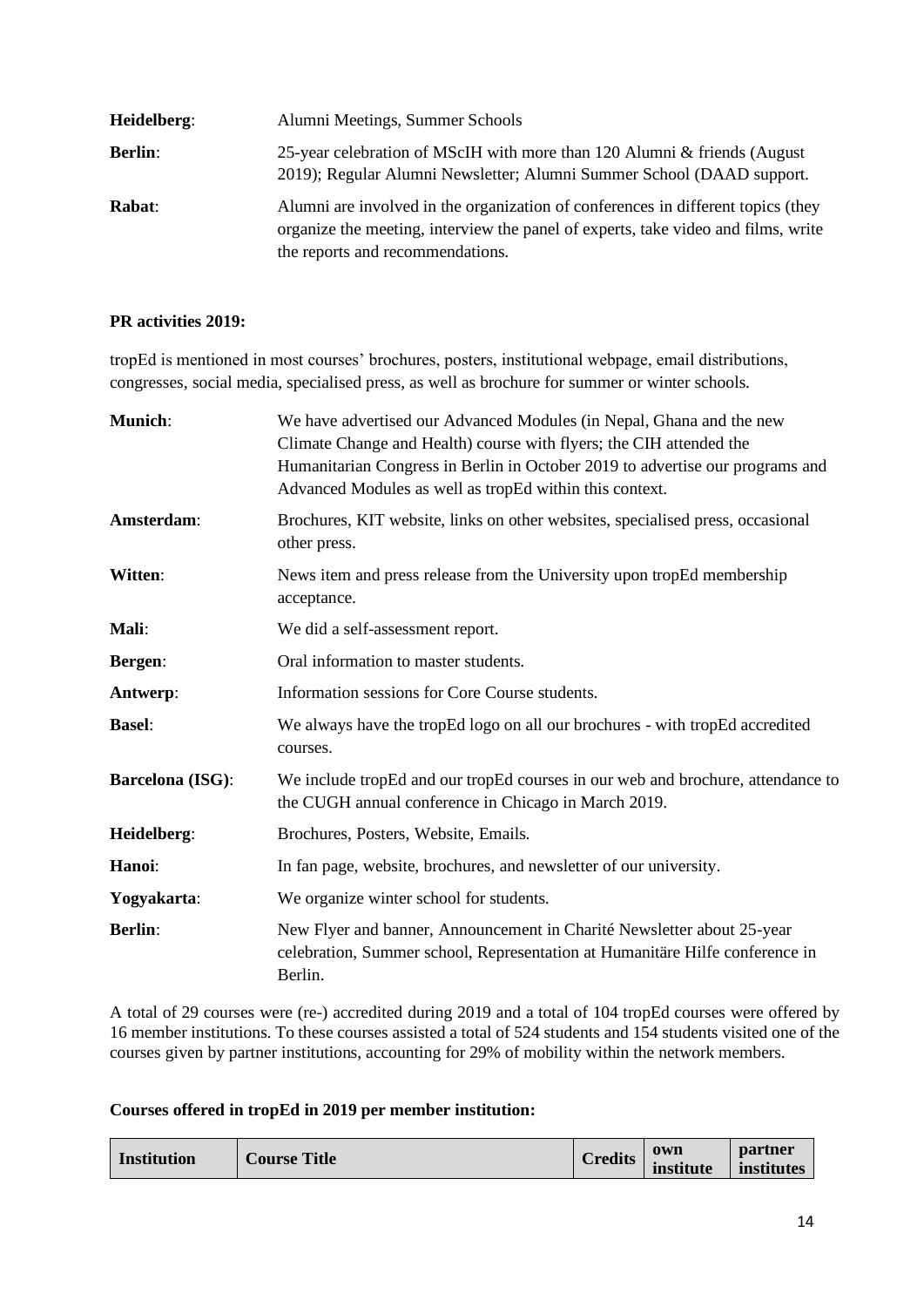|                  |                                                                                                                                                            |                | (tropEd          | (tropEd          |
|------------------|------------------------------------------------------------------------------------------------------------------------------------------------------------|----------------|------------------|------------------|
|                  |                                                                                                                                                            |                | <b>Students)</b> | students)        |
| <b>Munich</b>    | <b>Applied Clinical Research</b>                                                                                                                           | $\overline{2}$ | $\Omega$         | $\Omega$         |
|                  | Mental Health in Low- and Middle-Income<br>Settings                                                                                                        | 3              | $\boldsymbol{0}$ | 2                |
|                  | Introduction to Health Geographic<br>Information System, GIS                                                                                               | 3              | $\boldsymbol{0}$ | 3                |
|                  | Academic Teacher Training for Health<br>Professions                                                                                                        | 3              | $\boldsymbol{0}$ | $\mathbf{0}$     |
|                  | <b>Infectious Diseases Diagnostics</b>                                                                                                                     | $\overline{2}$ | $\boldsymbol{0}$ | $\overline{0}$   |
|                  | Public Health System - Challenges and<br>Opportunities: the Case of Nepal                                                                                  | 3              | $\overline{0}$   | $\mathbf{1}$     |
|                  | Vector Biology and Control in Ghana                                                                                                                        | 3              | $\boldsymbol{0}$ | $\boldsymbol{0}$ |
| <b>Brescia</b>   | Core Course                                                                                                                                                | 20             | 3                | $\overline{0}$   |
| <b>Amsterdam</b> | 'Qualitative Methods in Health Systems                                                                                                                     |                |                  |                  |
|                  | Research ' 'Qualitative Methods in Health<br>Systems Research ' Qualitative Methods in<br>Health Systems Research                                          | $\overline{4}$ | 6                | $\overline{0}$   |
|                  | Human Resources for Health                                                                                                                                 | 3              | 3                | 1                |
|                  | Sexual Reproductive Health and Rights<br>including HIV and AIDS                                                                                            | 4.5            | $\overline{4}$   | $\mathbf{0}$     |
|                  | Health Policy and Financing                                                                                                                                | $\overline{4}$ | $\overline{2}$   | $\mathbf{0}$     |
|                  | Control Strategies for Communicable and                                                                                                                    |                |                  |                  |
|                  | Non-Communicable Diseases                                                                                                                                  | 4.5            | $\overline{4}$   | $\overline{0}$   |
|                  | Sexual and Reproductive Health and Rights:<br>Policy, Governance and Financing                                                                             | $\overline{4}$ | $\overline{2}$   | $\overline{0}$   |
|                  | Sexual and Reproductive Health and Rights:<br>Organizing Effective 0Responses                                                                              | 4.5            | $\overline{4}$   | $\overline{0}$   |
|                  | <b>GIS</b> for Global Health                                                                                                                               | 3              | $\mathbf{1}$     | $\boldsymbol{0}$ |
|                  | Analysing Disrupted Health Systems                                                                                                                         | $\overline{4}$ | 3                | $\mathbf{1}$     |
|                  | Monitoring & Evaluation in a dynamic health<br>environment                                                                                                 | $\overline{3}$ | $\overline{5}$   | $\mathbf{1}$     |
|                  | Suivi et évaluation de la Santé dans un<br>contexte dynamique                                                                                              | 3              | $\overline{0}$   | $\overline{0}$   |
|                  | Netherlands Course on Global Health and<br>Tropical Medicine (spring course, core course<br>Master in International Health)                                | 20             | 3                | $\overline{0}$   |
|                  | Netherlands Course on Global Health and<br>Tropical Medicine (autumn course, core<br>course Master in International Health)                                | 20             | 16               | $\mathbf{0}$     |
|                  | Rebuilding Disrupted Health Systems -<br>Developing context-specific strategies for<br>health care policies, implementation and<br>governance (E-learning) | 5              | 9                | 6                |
|                  | Good epidemiological practice: design,<br>implementation and analysis of global health<br>studies                                                          | 1.5            | 9                | 1                |
| Edinburgh        | Core Course                                                                                                                                                | 20             | $\overline{2}$   | $\overline{0}$   |
|                  | Gender Health & Development                                                                                                                                | 5              | $\boldsymbol{0}$ | $\overline{0}$   |
|                  | Psychosocial Interventions for Displaced<br>Populations                                                                                                    | 5              | $\overline{0}$   | 6                |
|                  | Strengthening Health and Health Systems                                                                                                                    | $\mathfrak s$  | 1                | $\overline{0}$   |
|                  | Sexual & Reproductive Health                                                                                                                               | 5              | 1                | $\boldsymbol{0}$ |
|                  | Social Development in Policy and Practice                                                                                                                  | 5              | $\boldsymbol{0}$ | $\boldsymbol{0}$ |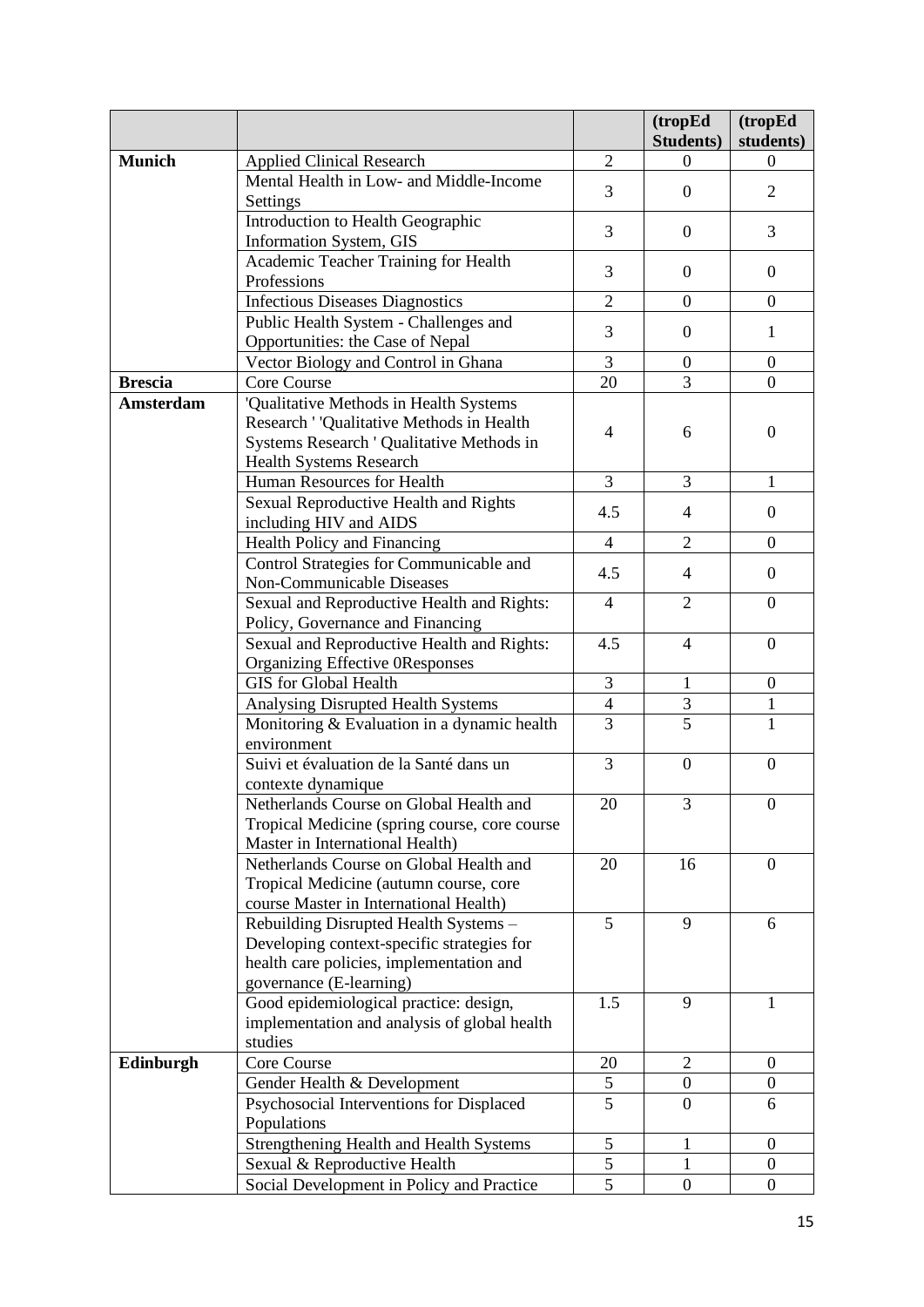| <b>Mexico</b>    | Methods in Public Health Research               | $\overline{4}$ | $\boldsymbol{0}$ | $\boldsymbol{0}$ |
|------------------|-------------------------------------------------|----------------|------------------|------------------|
| <b>Bergen</b>    | Applied economic evaluation in Health care      | 3              | $\overline{0}$   | $\boldsymbol{0}$ |
|                  | Qualitative research methods                    | $\overline{5}$ | $\boldsymbol{0}$ | 5                |
|                  | Global tuberculosis                             | $\overline{5}$ | $\boldsymbol{0}$ | 9                |
|                  | Experimental epidemiology                       | $\overline{5}$ | $\boldsymbol{0}$ | 10               |
|                  | Observational epidemiology                      | $\overline{5}$ | $\boldsymbol{0}$ | $\overline{4}$   |
|                  | Global nutrition                                | $\overline{5}$ | $\overline{0}$   | $\overline{5}$   |
|                  | Culture and psychopathology                     | $\overline{4}$ | $\overline{0}$   | $\overline{2}$   |
| Umea             | Methods in Social Epidemiology                  | $\overline{3}$ | $\overline{0}$   | $\overline{2}$   |
|                  | Equity and health                               | 3.5            | $\overline{0}$   | $\overline{2}$   |
|                  | Health economic evaluation methods              | 3              | $\boldsymbol{0}$ | $\boldsymbol{0}$ |
|                  | Advanced topics in Health economic              | 7.5            | $\overline{0}$   | $\overline{0}$   |
|                  | evaluation methods                              |                |                  |                  |
| <b>Lisbon</b>    | Dengue, Yellow Fever and other arboviral        | $\overline{2}$ | 12               | 1                |
|                  | diseases                                        |                |                  |                  |
| Antwerp          | Introduction to International Health            | 20             | $\overline{c}$   | $\boldsymbol{0}$ |
|                  | Qualitative and Mixed Methods in                | 6              | $\overline{1}$   | $\overline{0}$   |
|                  | International Health Research (QMM)             |                |                  |                  |
|                  | Short Course on Clinical Research and           | 9              | $\overline{0}$   | $\boldsymbol{0}$ |
|                  | Evidence-based Medicine (SCREM)                 |                |                  |                  |
|                  | Drug-Resistant Tuberculosis (DR-TB)             | 5              | $\mathbf{1}$     | 3                |
|                  | Planning and Management of Reproductive         | 12             | $\overline{0}$   | $\overline{0}$   |
|                  | <b>Health Programmes</b>                        |                |                  |                  |
|                  | Planning and Management of Tropical             | 12             | $\overline{0}$   | $\overline{0}$   |
|                  | <b>Diseases Control Programmes</b>              |                |                  |                  |
|                  | Hospital-based Interventions to Contain         | 5              | $\boldsymbol{0}$ | $\boldsymbol{0}$ |
|                  | Antibiotic Resistance in Low-resource           |                |                  |                  |
|                  | Settings (AIM)                                  |                |                  |                  |
| <b>Basel</b>     | Health in detention                             | 1.5            | $\mathbf{1}$     | $\boldsymbol{0}$ |
|                  | Travellers health                               | 1.5            | $\mathbf{1}$     | $\mathbf{1}$     |
|                  | Health Policy and Systems Analysis              | 6              | $\overline{2}$   | $\mathbf{1}$     |
|                  | Financial Budgeting, Accounting and             | 6              | 1                | $\boldsymbol{0}$ |
|                  | Reporting                                       |                |                  |                  |
|                  | Health Economics and Health Financing           | 6              | $\mathbf{1}$     | $\boldsymbol{0}$ |
| <b>Barcelona</b> | Social determinants of health from a global     | 3              | 4                | 3                |
| (ISG)            | perspective                                     |                |                  |                  |
|                  | Health economics                                | 3<br>3         | $\overline{2}$   | $\boldsymbol{0}$ |
|                  | International governance and politics of global |                | $\mathbf{1}$     | $\Omega$         |
|                  | health                                          | 3              |                  | $\overline{2}$   |
|                  | Global health organizations and programme       |                | 1                |                  |
|                  | management<br>Undernutrition and food security  | 3              | 1                | $\mathfrak{Z}$   |
|                  | Maternal and reproductive health                | 3              | 3                | $\mathfrak{S}$   |
|                  | Responses to humanitarian crises and global     | 3              | 3                | $\overline{3}$   |
|                  | health                                          |                |                  |                  |
|                  | Global environmental health                     | 3              | 1                | $\boldsymbol{0}$ |
|                  | Development and application of vaccines         | 3              | $\boldsymbol{0}$ | $\mathbf{1}$     |
| Heidelberg       | Disease Control: Strategies and Policies        | 3              | 1                | $\mathbf{1}$     |
|                  | Public Health Anthropology: Concept and         | 3              | $\overline{0}$   | 3                |
|                  | <b>Tools</b>                                    |                |                  |                  |
|                  | Global Challenges in Reproductive Health:       | 3              | $\overline{0}$   | $\overline{2}$   |
|                  | Evidence and Tools for Programme                |                |                  |                  |
|                  | Implementation                                  |                |                  |                  |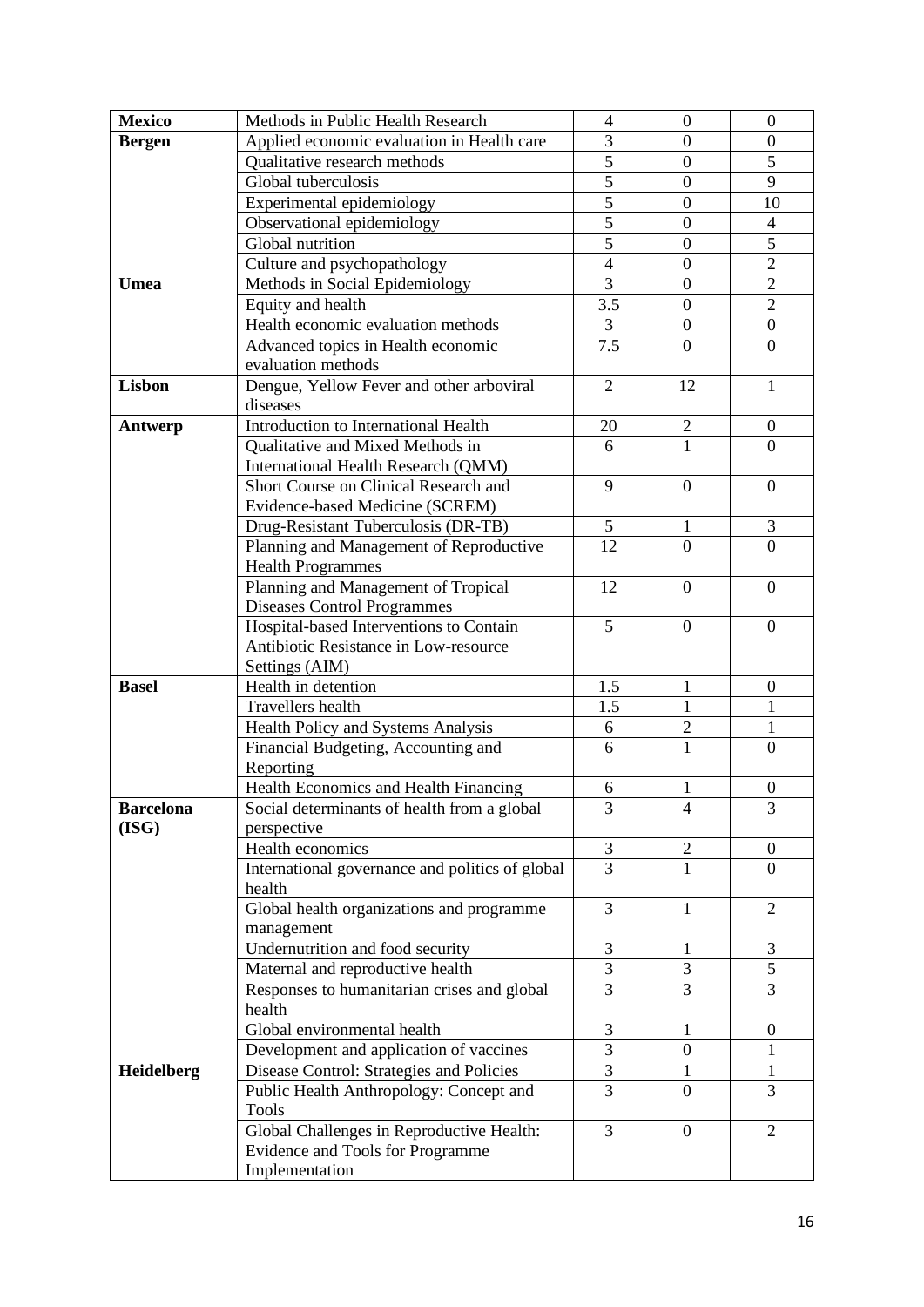|               | Improving the Quality of Healthcare Services<br>in Resource Poor Settings | 3               | 1                | 1                |
|---------------|---------------------------------------------------------------------------|-----------------|------------------|------------------|
|               | Consultancy Skills in International                                       | 3               | $\overline{2}$   | $\overline{2}$   |
|               | Cooperation in Health: Evaluation of Health                               |                 |                  |                  |
|               | Facilities, Projects and Programmes                                       |                 |                  |                  |
|               | Leadership and Change Management                                          | 3               | $\mathbf{1}$     | $\mathfrak{2}$   |
|               | Financing Health Care - Concept, Challenges                               | 3               | $\overline{0}$   | $\mathbf{0}$     |
|               | and Practices                                                             |                 |                  |                  |
|               | Public Health and Disasters - Assessing and                               | $\overline{3}$  | $\boldsymbol{0}$ | 3                |
|               | Responding to Health Care Needs in Natural                                |                 |                  |                  |
|               | Disasters and Complex Emergencies                                         |                 |                  |                  |
|               | Proposal Writing as Consultancy Skill                                     | $\overline{2}$  | $\boldsymbol{0}$ | $\mathbf{1}$     |
|               | Health Systems Strengthening in Low- and                                  | $\overline{2}$  | $\Omega$         | 6                |
|               | Middle-Income Countries                                                   |                 |                  |                  |
|               | Quality Management in International Health                                | 4,5             | $\boldsymbol{0}$ | 4                |
|               | Consultancy Skills in International                                       | $\overline{3}$  | $\theta$         | $\overline{3}$   |
|               | Cooperation in Health: Evaluation of Health                               |                 |                  |                  |
|               | Facilities, Projects and Programmes                                       |                 |                  |                  |
|               | Facing the NCD Epidemic in Low and Middle                                 | $\overline{2}$  | $\mathbf{1}$     | 3                |
|               | Income Countries: From Data to Service                                    |                 |                  |                  |
|               | Delivery                                                                  |                 |                  |                  |
|               | Mixed Methods in International Health                                     | 3               | $\boldsymbol{0}$ | 3                |
|               | Research                                                                  |                 |                  |                  |
|               | Applying the Rights Based Approach in                                     | $\overline{2}$  | $\boldsymbol{0}$ | 4                |
|               | Achieving Health Related SDGs                                             |                 |                  |                  |
|               | Quality Improvement: a Key for Health<br><b>Systems Strengthening</b>     | 7,5             | $\boldsymbol{0}$ | $\overline{2}$   |
| Hanoi         | Bridging the gap between research and policy                              | 3               | 10               | $\overline{2}$   |
|               | making                                                                    |                 |                  |                  |
| Yogyakarta    | Prevention and Management of Gender Based                                 | 5               | $\overline{2}$   | $\overline{2}$   |
|               | Violence (PM-GBV)                                                         |                 |                  |                  |
|               | Public Health Responses to Disaster and                                   | $5\overline{)}$ | 8                | $\overline{2}$   |
|               | Humanitarian Crisis (PH-DHC)                                              |                 |                  |                  |
|               | Infection Control: Theory and Practice                                    | 3               | 8                | 1                |
|               | Strategy to Improve Supply and Utilization of                             | 3               | 8                | $\overline{0}$   |
|               | Drugs and Vaccine for Tropical Diseases                                   |                 |                  |                  |
| London (UCL)  | Nutrition and Public Health                                               | 6               | $\overline{0}$   | $\mathbf{0}$     |
|               | Anthropological Perspectives on Global                                    | 6               | 1                | $\mathbf{0}$     |
|               | Health                                                                    |                 |                  |                  |
|               | <b>Evaluating Interventions</b>                                           | 6               | $\overline{0}$   | 4                |
|               | Perinatal Epidemiology and Maternal Health                                | 6               | $\mathbf{0}$     | 1                |
|               | Research in Action: the Qualitative Approach                              | 6               | 1                | $\overline{2}$   |
|               | Climate Change and Health                                                 | 6               | $\boldsymbol{0}$ | $\mathbf{1}$     |
|               | Collecting and Using Data: Essentials of                                  | 6               | 0                | $\mathbf{1}$     |
|               | Quantitative Survey Research                                              |                 |                  |                  |
|               | Economic Evaluation of Health Care                                        | 6               | 1.               | $\boldsymbol{0}$ |
| <b>Berlin</b> | Tropical Medicine and Public Health (Core                                 | 20              | 52               | $\Omega$         |
|               | Course)                                                                   |                 |                  |                  |
|               | <b>Advanced Statistical Methods in</b>                                    | 4.5             | 10               | 5                |
|               | Epidemiology                                                              |                 |                  |                  |
|               | <b>Biomedical Manuscript Writing and Literature</b><br>Review             | 2               | 12               | $\mathbf{0}$     |
|               | <b>Clinical Management of Tropical Diseases</b>                           | 3               | 16               | 1                |
|               | Occupational Medicine in International Health                             | 0.5             | 18               | $\overline{0}$   |
|               |                                                                           |                 |                  |                  |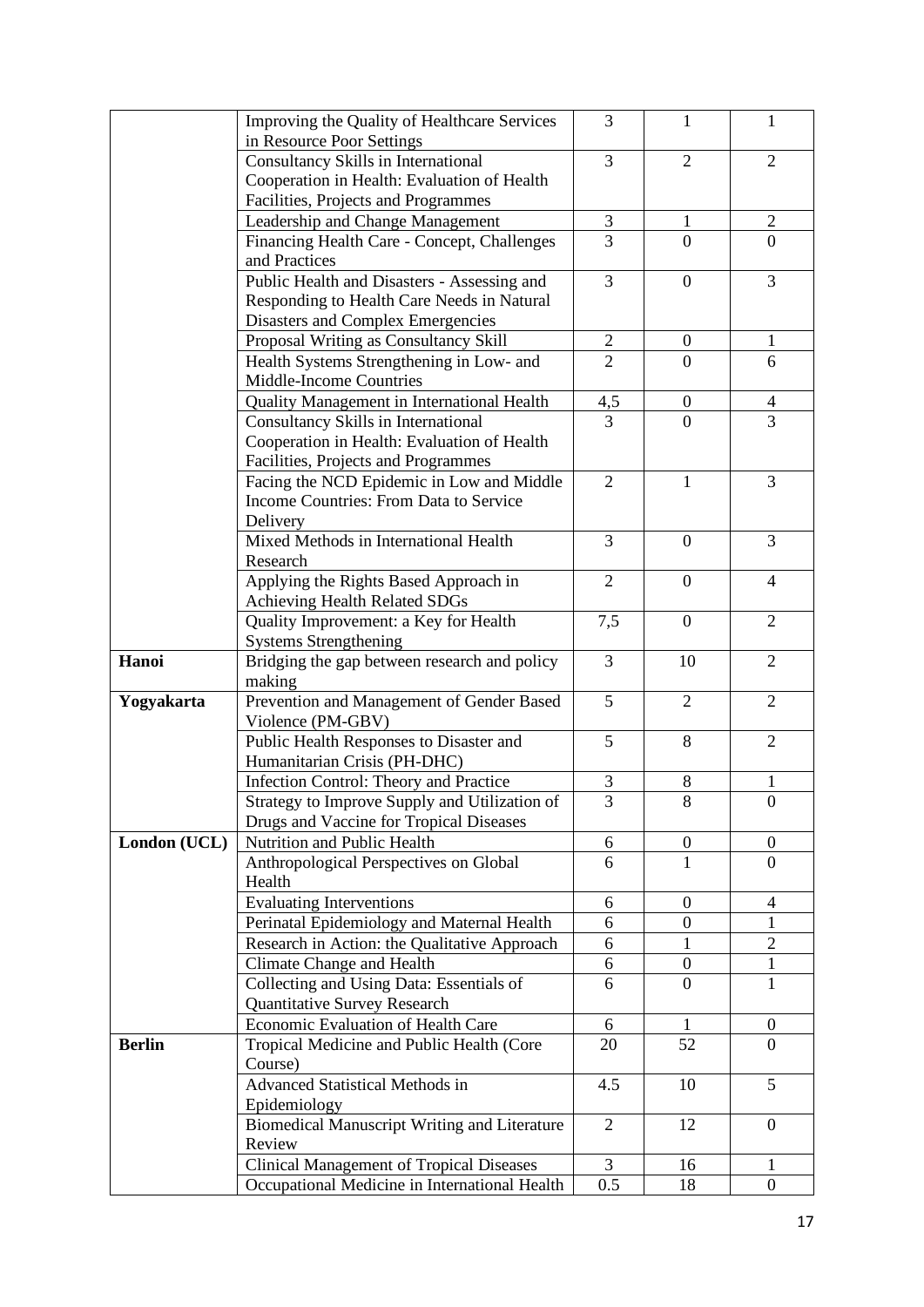|     | <b>Community Oriented Primary Care</b>        |     | 13  |     |
|-----|-----------------------------------------------|-----|-----|-----|
|     | Health Economics and Economic Analysis        |     | 26  |     |
|     | Mental Health in a Cross-Cultural Perspective |     | 14  |     |
|     | with a Special Focus on Traumatized           |     |     |     |
|     | Populations                                   |     |     |     |
|     | Parasitology in International Health          | 15  | 13  |     |
|     | Designing, Managing and Evaluating Projects   | 35  | 21  |     |
|     | for Improving Health: Issues for Donors and   |     |     |     |
|     | Implementers                                  |     |     |     |
|     | Substance and alcohol use disorder            |     | 14  |     |
| Sum |                                               | 494 | 370 | 154 |

### **TropEd Office**



#### **Some comments from our members. Thank you!**

During 2019 there were times when email responses were slow and things were missed. However, since the move of the secretariat to LMU this had been improving.

The shift from Basel to Munich had a great impact. There has been an important gap regarding the continuity of work that has been done in the past since Ning left. This had consequences in the documentation, information shared, follow up of courses, organisation, etc. Now that secretariat is fully transferred and functional in Munich, everything is becoming better little by little.

Many thanks for implementing a coherent structure within the network with the new Secretariat!

Many thanks to the secretariat for all the Support throughout 2019!

We should improve the communication with the tropEd Secretariat and other member institutions. As currently we have only one accredited course in my institution, foreign students may be reluctant to travel to China for only one course. Thus, we suggest that 1-2 foreign teachers could provide their course(s) in my institution together with our course, which may attract more students.

#### **Q&A**

**Q**: It would be nice to automatically receive a confirmation for each module newly or re-accredited, confirming the date of accreditation and until what date the accreditation is valid.

**A**: It is implemented and since January 2020 we have been doing this regularly.

**Q**: Could you change the program into English language?

**A**: Yes, we will but probably we will also use another system for the annual report next year since the results weren't the one expected.